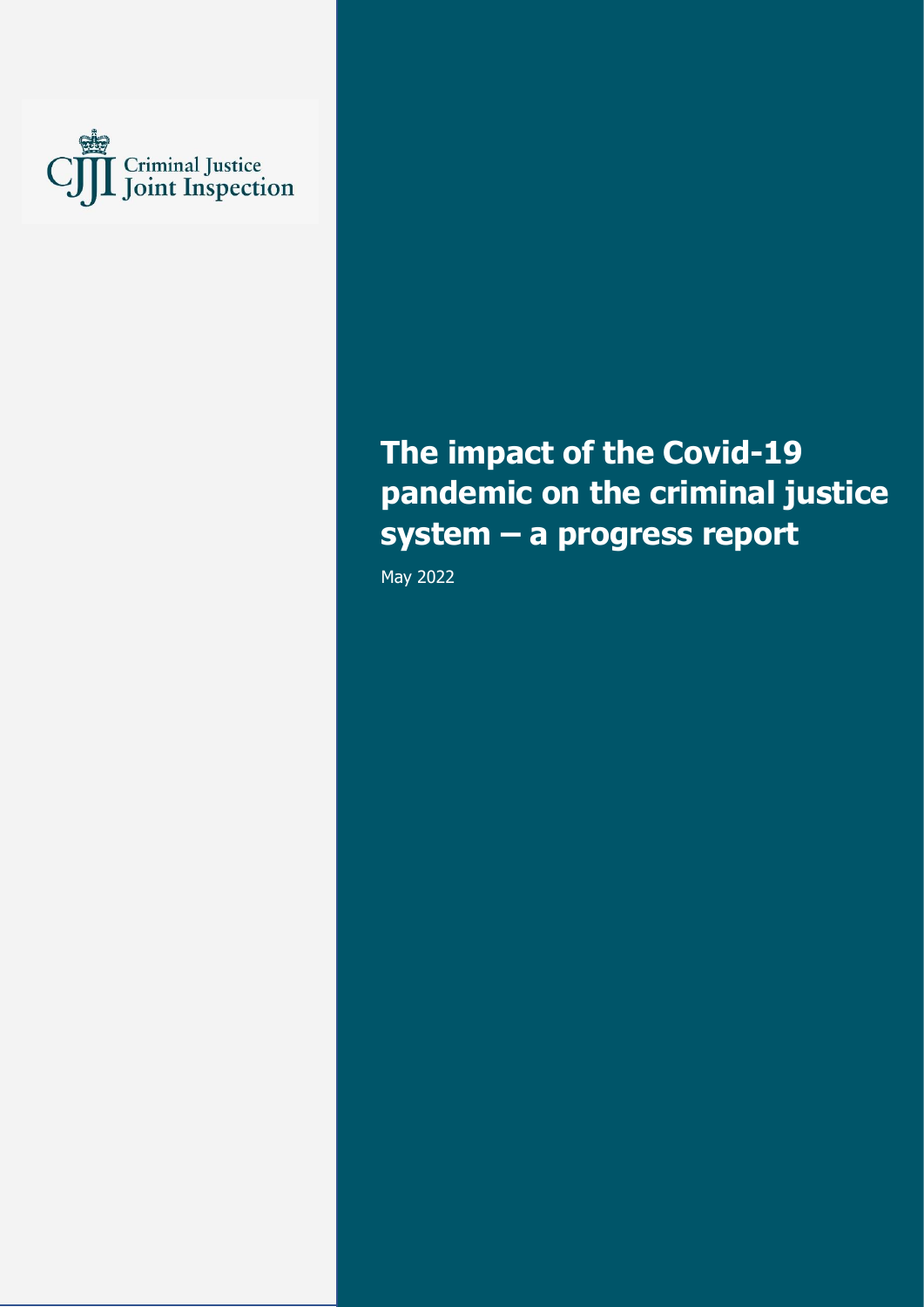# **Contents**

ISBN: 978-1-914478-92-5

© Crown copyright 2022

You may re-use this information (not including logos) free of charge in any format or medium, under the terms of the Open Government Licence.

To view this licence, visit nationalarchives.gov.uk/doc/open-government-licence/ or write to the Information Policy Team, The National Archives, Kew, London TW9 4DU, or email: [psi@nationalarchives.gsi.gov.uk.](mailto:psi@nationalarchives.gsi.gov.uk)

This publication is also available on our website at: [www.justiceinspectorates.gov.uk/cjji.](http://www.justiceinspectorates.gov.uk/cjji)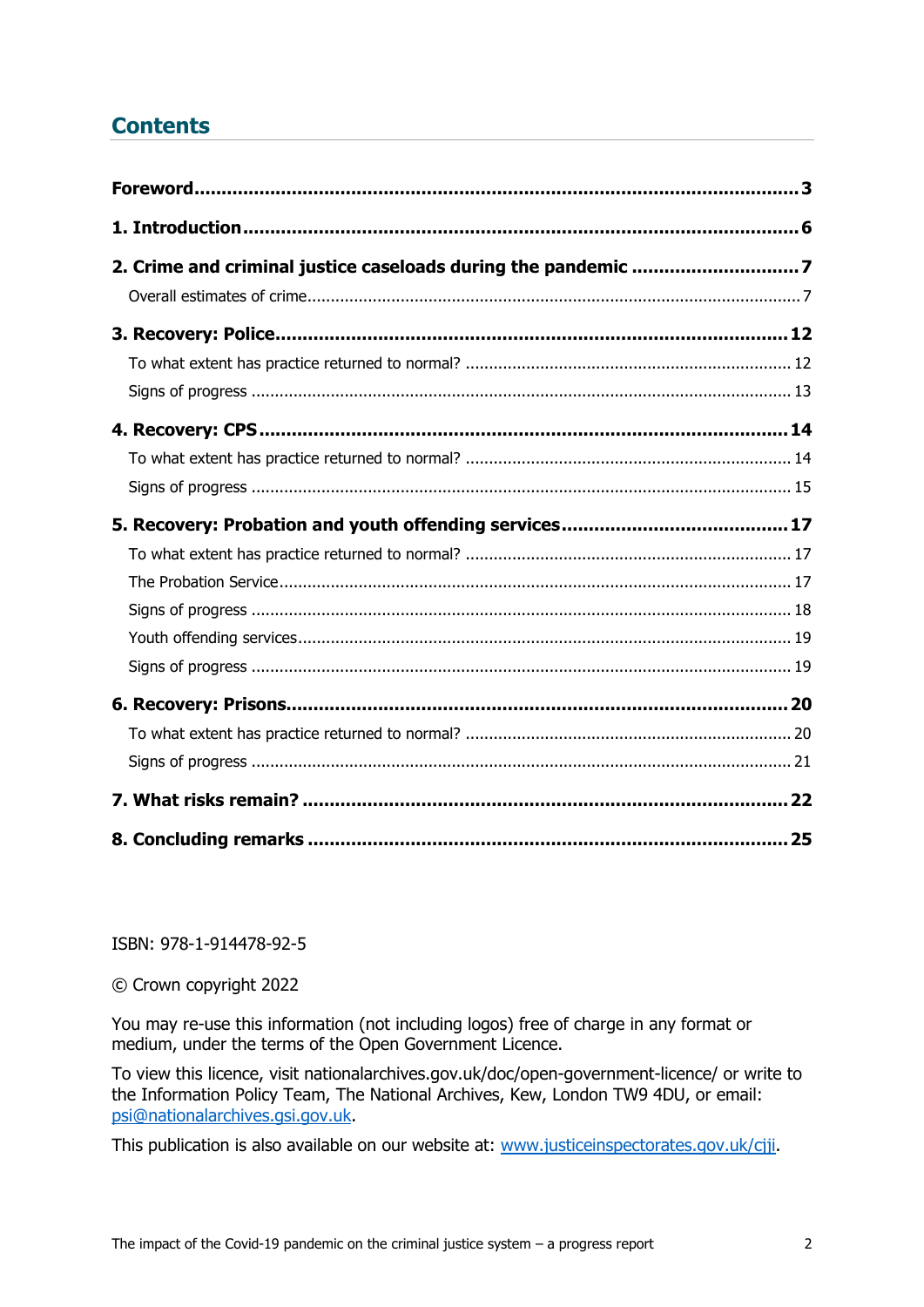### <span id="page-2-0"></span>**Foreword**

The Covid-19 pandemic and high infection rates continue to have a major impact across the criminal justice system (CJS) in England and Wales. Last year, we reported on the many changes that had been introduced in a short space of time to comply with new laws/restrictions and to protect the health of individuals.

The impact of the pandemic on the criminal justice system, as with other aspects of public and private life, was unprecedented. However, now that restrictions have eased, some parts of the CJS are not responding quickly enough to reverse changes or restore performance to pre-pandemic levels. Throughout the pandemic, restrictions have differed between England and Wales. While the constraints on daily life have now been dropped, the CJS is a long way from recovery and in some parts continues to operate at unacceptable levels. Prisoners still spend 22.5 hours a day in their cell; hundreds of thousands of hours of unpaid work go uncompleted in the Probation Service; and Crown Court backlogs remain high. The public expects the Crown Prosecution Service (CPS), police, prisons, probation and youth offending services to work seamlessly, efficiently and effectively to prevent and respond to crime, and in so doing to protect them. We have found that justice is delayed, denied or disrupted in far too many instances.

This is against a backdrop of an increasing demand on the CJS. From 01 October 2020 to 30 September 2021, the overall crime rate increased by 14 per cent compared with two years previously. <sup>1</sup> This was fuelled by a major increase in fraud and computer misuse, but also included the highest number of rapes and sexual offences ever recorded by the police in a 12-month period. Police forces have made good progress towards the government's ambition to recruit 20,000 new police officers by March 2023, but this will do little to address the lack of experienced detectives and digital forensic specialists that are much needed today. Workloads remain high, and the thin blue line stretched.

As a result, while the police may be effective and efficient in bringing some offenders to justice, some very material concerns remain over the low numbers of investigative outcomes for many crime types. It is therefore important that the police get upstream of offences, and intensify their efforts to prevent crime, in partnership with the other agencies and emanations of the state, and the public.

The Covid-19 pandemic has also exacerbated existing resource challenges in the CPS, prisons and probation services. In the CPS, staffing budgets had increased, but some Areas struggled to recruit and to cover for staff leaving or abstracted for the same reasons as affected all the criminal justice agencies, such as illness, shielding or home schooling. The work of inducting, training and mentoring new staff added to the burdens of managers and more experienced colleagues. The nationwide recruitment for prosecutors is ongoing and the CPS reports that while a small number of Areas continue to struggle to recruit, at the end of March 2022 the CPS had an overall vacancy rate for Senior Crown Prosecutors of 1.5 per cent.

Many junior barristers left the independent bar in the early days of the lockdown and have not returned, hampering the ability of the CPS to cover court hearings with external advocates. This results in the CPS having to use its own staff to deal with the significant increase in casework from rising caseloads and court backlogs, as well as covering courts that in the past would have been covered by external advocates. This is adding significant burden. In the magistrates' courts, backlogs have reduced, and some Areas, but not all, have seen live caseloads reduce back to pre-pandemic levels. The CPS published data for Q3

<sup>1</sup> Crime in England and Wales - [Office for National Statistics \(ons.gov.uk\)](https://www.ons.gov.uk/peoplepopulationandcommunity/crimeandjustice/bulletins/crimeinenglandandwales/yearendingseptember2021)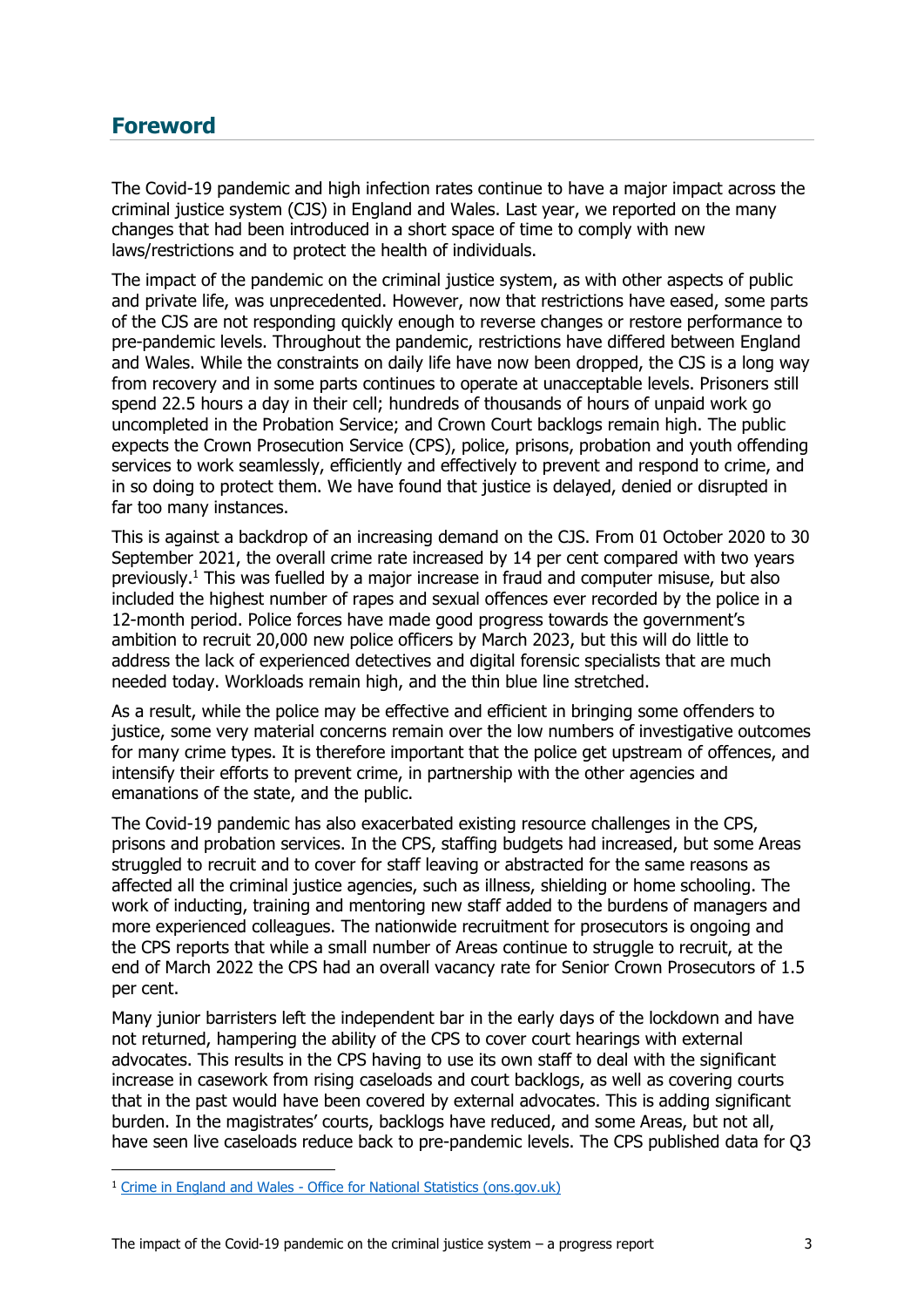(October to December 2021) indicates that the magistrates' courts live caseload has dropped at an average rate of 11.5 per cent over the past year. In the last quarter receipts outnumbered case finalisations, even so overall caseloads in the magistrates' court remain about 20 per cent higher than pre-pandemic levels but geographically there are major inconsistencies.

Last year, we also reported on significant Crown Court backlogs. By the end of December 2021, 25 per cent of cases (14,612 cases) had been waiting for a year or more to come to court. <sup>2</sup> The number of cases waiting longer than a year has increased by more than 340 per cent since March 2020. <sup>3</sup> When Crown Court trials get under way, the average (mean) that a case has been outstanding is 282 days. The latest CPS data shows a live Crown Court caseload some 54 per cent higher than its pre-pandemic caseload, and trial effectiveness rates are not as good as before the pandemic, meaning that many cases are adjourned thereby increasing the overall backlogs.

The prospect of waiting years for justice is likely to be traumatising for victims and their families and has a damaging impact on justice itself, making it more likely that victims will drop out of cases. The burden on police, the CPS and court staff of the live caseloads and backlogs in the courts is immense. Ensuring, over extended periods, that cases are and stay ready for trial, that serious or complex cases and custody cases are prioritised, and that victims and witnesses are kept on board is very challenging.

Probation services have undergone a major structural change over the past year, as all services across England and Wales have been unified and are now delivered by a single, public-sector organisation. The new Probation Service has inherited issues from its predecessors, including a lack of qualified and experienced probation officers in some regions. Although the Probation Service was able to make some return to 'normal' working over the course of 2021, large numbers of court orders remain uncompleted and progress in tackling these backlogs has been disappointingly slow. Concerningly, inspectors continue to find that public protection remains the weakest area of performance and early inspections of the newly unified service have been disappointing.

Youth offending services seem to have dealt better with the pandemic, with over two-thirds of those inspected in 2021 rated as 'Good' or 'Outstanding', helped by smaller caseloads and greater flexibility over local operating models. However, while the number of children given a caution or sentence may be falling, the needs of the children coming into contact with the CJS have become more acute. The pandemic has made life even harder for these children, many of whom already have complex and multiple needs. Leaders have reported problems in accessing mental health services and in supporting children to engage with education and training.

In prison, recovery from the pandemic has been slow and inconsistent. The lengthening time it takes to dispose of cases in the Crown Court means that defendants are having to spend longer waiting for a conclusion to the proceedings against them, and for those in custody, the impact is particularly acute. Too many prisoners are still spending 22.5 hours locked up every day – in sharp contrast to the lifting of restrictions beyond the prison walls. The lack of social contact, including with families, has had a dire effect on the wellbeing of prisoners. Long spells locked up have also limited opportunities for education, training or rehabilitation. There must be greater expectations of what can be achieved. If prisoners are successfully to rejoin the wider community when they are released, they need to be educated and trained for work, allowed to maintain contact with their families and given the

<sup>&</sup>lt;sup>2</sup> [Criminal court statistics quarterly: October to December 2021 -](file:///C:/Users/hedavies/OneDrive%20-%20Ministry%20of%20Justice/Documents/Thematics/CJIG/State%20of%20the%20Nation/2021-22/Draft/Working%20draft/MoJ%20data%20update/Criminal%20court%20statistics%20quarterly_%20October%20to%20December%202021%20-%20GOV.UK.html) GOV.UK

<sup>&</sup>lt;sup>3</sup> Committee of Public Accounts. (2022). Reducing the Backlog in Criminal Courts. Available at https://publications.parliament.uk/pa/cm5802/cmselect/cmpubacc/643/report.html.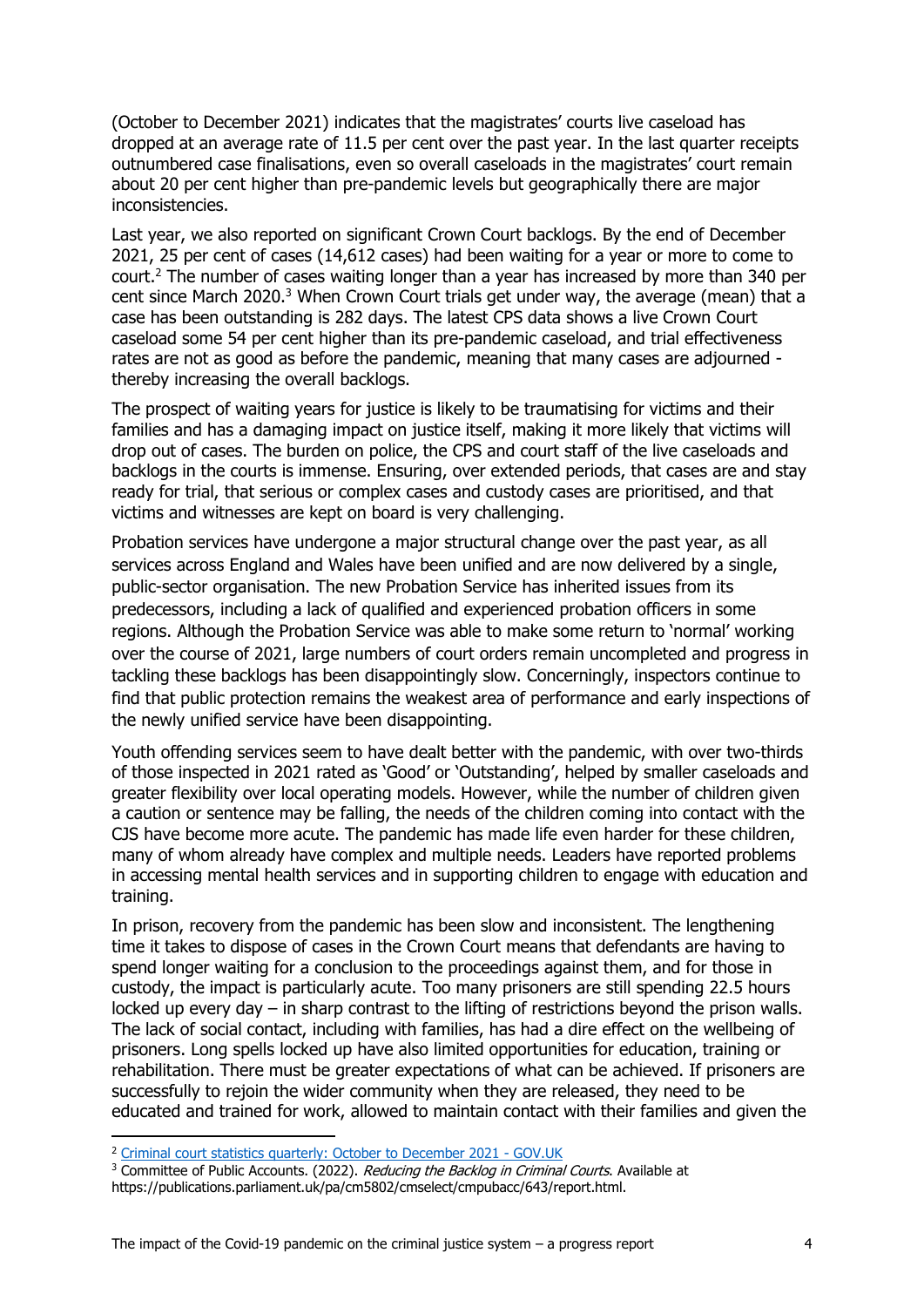support they need to address their offending behaviour by an effective and well-trained staff team.

Staff shortages in prisons and secure training centres have limited the ability of staff to deliver meaningful and constructive relationships with those they care for. In both prisons and probation services, the shortage of trained staff has hampered the delivery of rehabilitation programmes. As a result, people are leaving prison and/or finishing community sentences without addressing their offending behaviour – this is both a wasted opportunity and a failure to deliver the will of the court.

While there are still many issues as a result of the impact of the pandemic, we have seen instances where the pandemic has brought about a greater degree of strategic thinking, across agencies, about the challenges that Covid-19 presented. For example, joint recovery boards established by local criminal justice boards helped to bring local criminal justice agencies together, with a clear common purpose in the face of the pandemic. However, there does not seem to be an overarching plan for how the CJS will recover to pre-pandemic levels. Instead, each part of the system is operating in isolation and left to determine its own course. Taken together, this presents a very mixed picture.

We commend the hard work and commitment of staff delivering these services over the past two years. Their work is often unglamorous and unsung. We hope this report, and our ongoing inspections, continue to highlight areas of effective practice as well as providing senior leaders with recommendations to rebuild and restore our CJS.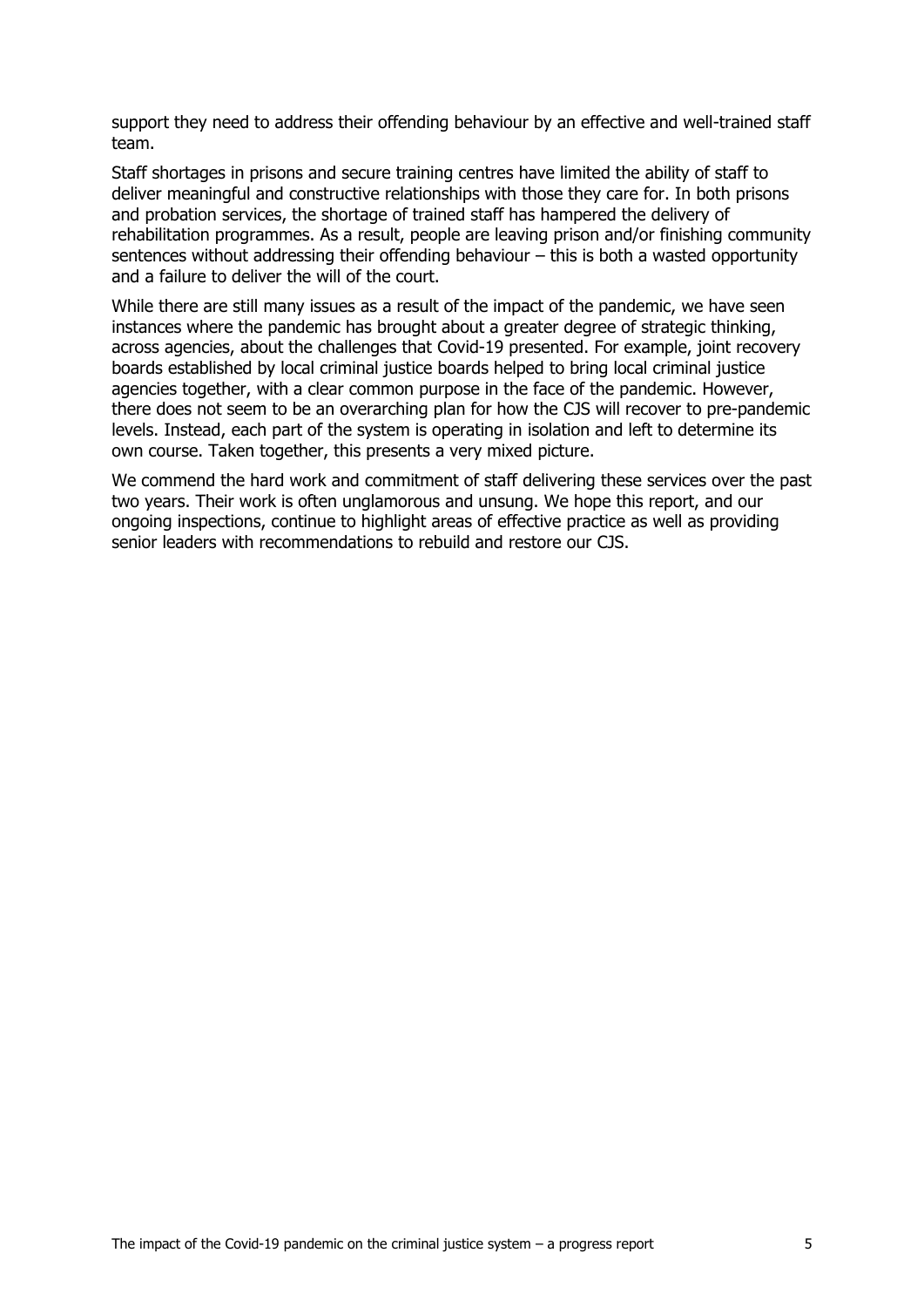# <span id="page-5-0"></span>**1. Introduction**

1.1. In January 2021, we published a 'state of the nation' report<sup>4</sup> on the criminal justice system (CJS), based on our combined inspection findings over the previous year, when the Covid-19 pandemic severely disrupted services.

We took the view that:

*'It is a real testament to the CJS that in spite of the pandemic, any service was maintained. Even though very little was known about the virus and how it would behave, many people in the CJS continued to provide services at personal and individual risk. This is something that should not be forgotten.'*

1.2. We reported that the police had mobilised a national coordination centre and implemented a national learning programme. The Crown Prosecution Service (CPS) took advantage of digitisation to enable remote working, and prisons swiftly put in place measures to contain the spread of the virus. In addition, probation services had implemented exceptional delivery models in order to prioritise work, and courts had made more use of video technology.

1.3. It was clear, however, that services had suffered because of the pandemic. For example, in prisons, education was severely curtailed and rehabilitation programmes in the community were suspended.

1.4. We also found that many of the challenges had clearly already been there prior to the pandemic, and that underfunding and previous structural problems had been exacerbated by the pandemic. Working from home had had an impact on wellbeing for some people and service users had had considerably less face-to-face access to criminal justice agencies.

1.5. The greatest concern, however, was the situation in courts and the consequential effect this had had on all our inspected sectors, and for victims and witnesses. We concluded that there was a need to take urgent and significant action to reduce and eliminate the chronic backlogs in cases and to make sure that courts were secure and safe for all who attended and worked in them.

1.6. Our inspectors have spoken to many practitioners, managers, specialists and support staff throughout 2021 – the commitment and resilience of staff has been clear to see. We would like to put on record our thanks to all those who have kept services running throughout the pandemic.

1.7. This report provides an update to our original report and is based on our combined inspection findings during 2021. The structure follows the flow of work through the CJS from policing to prisons. It sets out findings from our inspections, as well as cross-cutting themes, and highlights the successes of the CJS, but also the challenges that it has faced and still faces.

<sup>&</sup>lt;sup>4</sup> Criminal Justice Joint Inspection. (2021). *Impact of the Pandemic on the Criminal Justice System*. Available at www.justiceinspectorates.gov.uk/cjji/wp-content/uploads/sites/2/2021/01/2021-01-13-State-of-nation.pdf.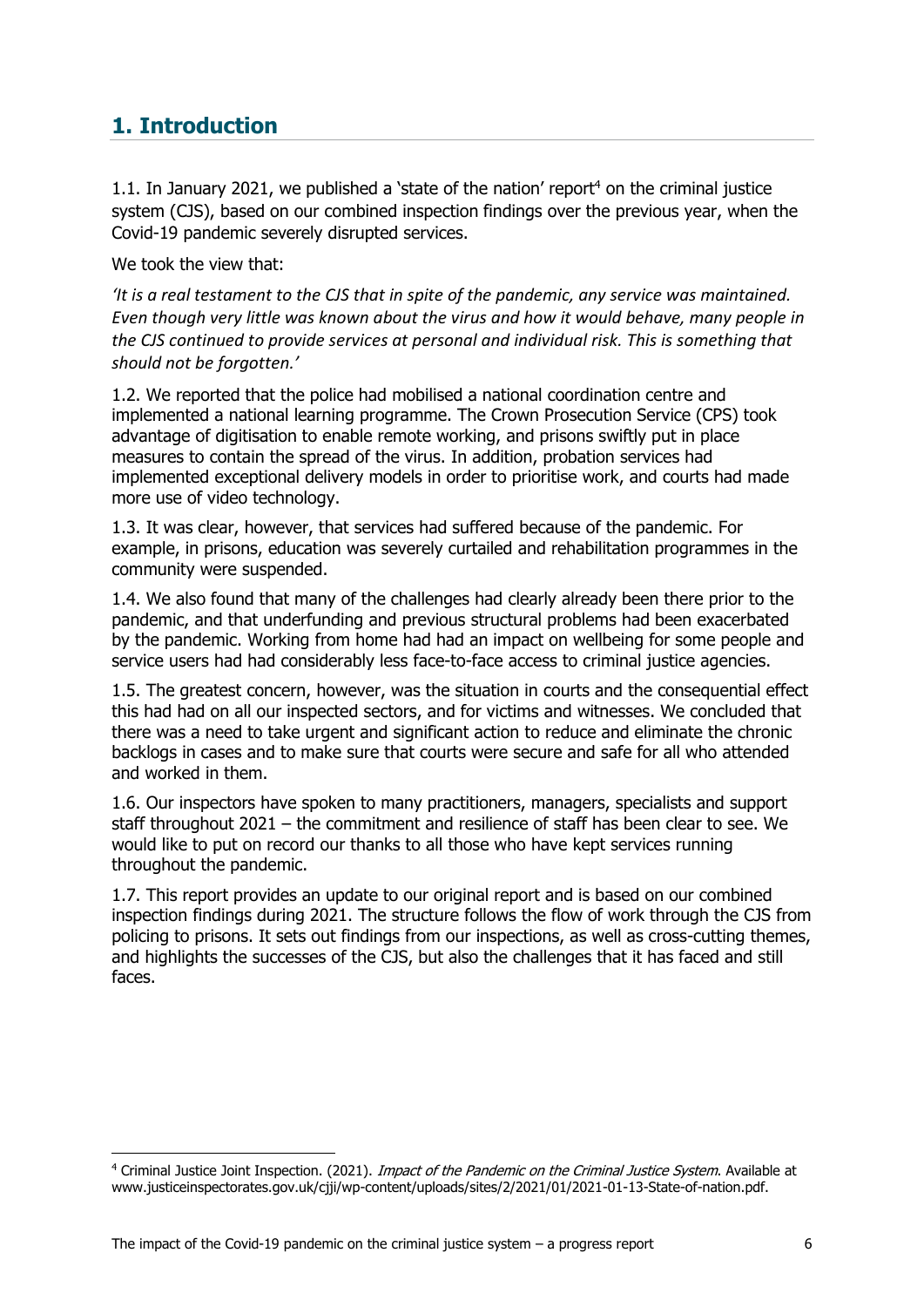# <span id="page-6-0"></span>**2. Crime and criminal justice caseloads during the pandemic**

### <span id="page-6-1"></span>**Overall estimates of crime**

2.1. The police recorded 5.8 million crimes in England and Wales in the year ending September 2021; this is a two per cent increase compared with the previous year. However, the number of offences fell one per cent (to 4.9 million) when excluding fraud and computer misuse.

2.2. These figures also mask a lot of other variation by crime type. Most of the fluctuations can be attributed to the introduction and subsequent easing of national lockdown restrictions throughout the year (alongside more normal seasonal variations for some crime types). For instance, the lowest levels of crime were during the first part of the year. This coincides with the reintroduction of tighter restrictions on social contact and the national lockdowns put in place between January and March. The number of offences began to rise from March 2021 onwards as national restrictions began to ease. Levels of crime between July and September 2021 returned to levels similar to those seen in July to September 2019.

2.3. The Office for National Statistics (ONS) reports that sexual offences recorded by the police were at the highest level recorded within a 12-month period (170,973 offences) in the year ending September 2021, a 12 per cent increase from the same period in 2020. Rape accounted for 37 per cent of these offences, and the year ending September 2021 saw the highest recorded annual number of rape offences to date (63,136 offences).

2.4. Within these annual figures, the number of recorded sexual and rape offences were lower during periods of lockdown, but there have been substantial increases since April 2021. However, caution is needed when interpreting the level of police-recorded sexual offences. Changes in the figures may reflect a number of factors, including the impact of high-profile cases and campaigns to increase victims' willingness to report incidents.

### **Court caseload and backlog data**

2.5. This section draws on published court and CPS caseload data. It should be noted that the Ministry of Justice (MoJ) reports on a calendar year basis – meaning that quarter Q1 is January to March, Q2 is April to June, Q3 is July to September and Q4 is October to December. This is different from CPS reporting, which is on a financial year basis – meaning that Q1 is April to June. The CPS also reports caseloads by defendant numbers while the MoJ reports on case numbers – those cases with more than one defendant will count as a single case for MoJ statistics but will count per defendant for the CPS.

2.6. The MoJ, on 31 March 2022, published data<sup>5</sup> for the period October to December 2021 which shows that:

Magistrates' courts:

- There were 359,261 outstanding cases at the magistrates' court at the end of Q4 2021, which represents a 4 per cent increase on the previous quarter (346,021). This was, however, a 6 per cent decrease on the previous year and a 15 per cent decrease on the peak in Q2 2020 (422,176). The quarterly increase was largely due to an 11 per cent increase in 'summary motoring' cases. Overall disposals remain 22 per cent below levels seen pre-Covid-19.
- The trial listed volumes were below levels seen pre-Covid-19, reversing a recent positive trend. There were 21,416 trials listed for Q4 2021, a 15 per cent decrease

<sup>5</sup> [Criminal court statistics quarterly: October to December 2021 -](file:///C:/Users/hedavies/OneDrive%20-%20Ministry%20of%20Justice/Documents/Thematics/CJIG/State%20of%20the%20Nation/2021-22/Draft/Working%20draft/MoJ%20data%20update/Criminal%20court%20statistics%20quarterly_%20October%20to%20December%202021%20-%20GOV.UK.html) GOV.UK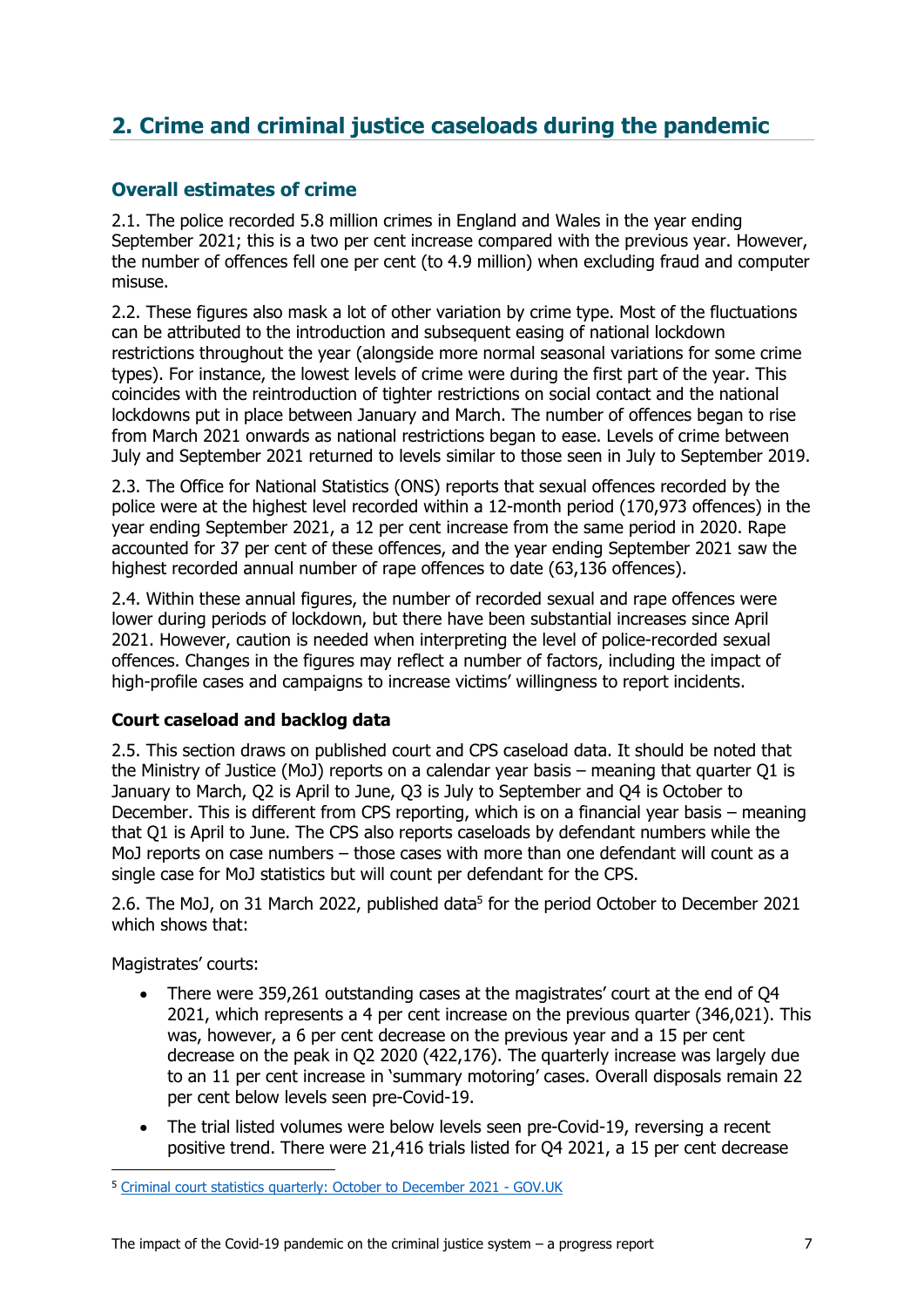on the previous quarter (25,192). It should also be noted that Covid-19 infection rates had also increased between October and December 2021.

• The effective trial rate is still worse than pre-pandemic but remains steady from the last quarter. Of trials listed for Q4 2021, the proportion that were effective was 41 per cent. Correspondingly, the ineffective (23 per cent) and cracked trial<sup>6</sup> rates (36 per cent) also remained unchanged. For comparison, of the trials listed in Q4 2019, the proportion that were effective was 46 per cent, with 16 per cent ineffective and 38 per cent cracked.

#### **Crown Courts:**

- At the end of Q4 2021 there were an estimated 58,818 outstanding cases at the Crown Court, down by 2 per cent on the previous quarter (60,049) and by 3 per cent from their peak in Q2 2021 (60,893). The volume of outstanding cases fell by 2 per cent for both 'for trial' and sentencing cases on the previous quarter, while appeals against magistrates' decisions were up by 5 per cent.
- The duration (length of time between reporting and cases being heard) of cases has continued to increase in the Crown Court. At the end of Q4 2021 there were 14,612 cases that had been outstanding for a year or more (with 3,597 of these cases outstanding for over two years). This has increased sharply during the pandemic and represents 25 per cent of all outstanding cases in the last period, up on the previous quarter (23 per cent) and is the highest proportion seen since 2014. The average number of days that a case had been outstanding in Q4 2021 was 267 days, and for trials it was 282; both are higher than Q3 (by six per cent).
- The median waiting time for defendants dealt with in 'for trial' cases continued to increase sharply, from 11 weeks in Q4 2020 to 20 weeks in Q4 2021 – a series peak. The waiting time estimates have increased across all plea types and there were continued increases in waiting times for defendants who enter a 'not guilty plea', up 14 per cent from 35 weeks in Q4 2020 to 40 weeks in Q4 2021 – a series peak.
- In Q4 2021 there were 5,877 trials listed at the Crown Court down slightly on the previous quarter but above pre-Covid-19 levels. However, the ineffective trial rate was 27 per cent, up from 25 per cent in Q3 2021 and above levels seen between 2014 and 2019.

### **The MoJ and HM Courts & Tribunals Service (HMCTS) work to support recovery**

HMCTS told us that:

- HMCTS invested £250 million to support court recovery in the last financial year. The Spending Review provides an extra £477 million for the CJS, to help reduce Crown Court backlogs caused by the pandemic.
- The limit on the number of days that the Crown Court can sit was removed for the 2021/2022 financial year. Plexi-glass screens were installed into over 450 rooms and around 70 courtrooms were reconfigured to hear trials with multiple defendants. HMCTS have extended 22 Crown Nightingale courtrooms until the end of March 2023 and opened new 'super courtrooms' in Manchester and Loughborough for multihanded trials. Thirteen other Nightingale court rooms at eight sites have closed.

<sup>&</sup>lt;sup>6</sup> These are trials that conclude on the day of trial, without going ahead either by way of guilty pleas being entered or the case being dropped.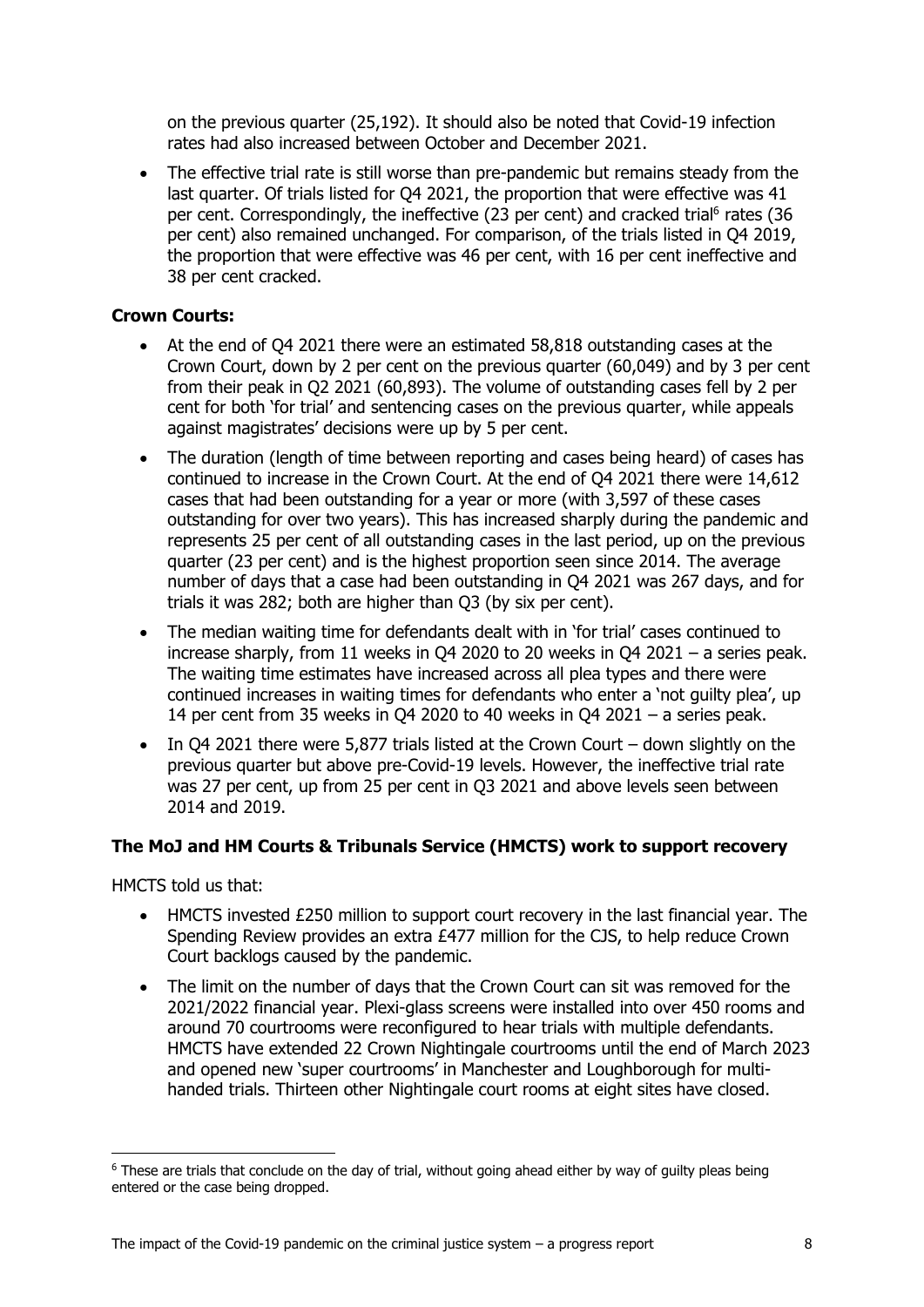- Over 70 per cent of all courtrooms are now equipped with the video conferencing hardware to run the Cloud Video Platform (CVP). At full capacity this would enable over 13,000 cases to be heard virtually every week. HMCTS expects to be able to list 20 per cent more Crown Court cases in the next year than pre-Covid (116,700 in 2022/2023 compared with 97,000 in 2019/2020).
- The government is set to recruit 4,000 new magistrates, in a bid to make magistrates' courts more representative and cut the court backlog. Magistrates' sentencing powers will also be extended from six to 12 months for a single triable either-way offence. It is expected that this will result in a permanent reduction in annual Crown Court receipts, because it is anticipated that many of these cases will be retained in the magistrates' courts.

2.7. While the above measures are welcomed, the impact thus far is minimal and the ambition to reduce the Crown Court backlog to 53,000 cases by March 2025 will do very little to improve matters. More needs to be done across the CJS to enable all parties to work collectively to address the issues. For example, increasing the capacity of the courts is one factor in addressing the backlogs but without an increase in resources for prosecution and defence, they will be required to cover increased volumes of cases with the same resources.

2.8. While limits on the number of Crown Court sitting days have been removed, utilising them relies on courts having enough physical and judicial capacity. A shortfall in the number of judges recruited means greater reliance on part-time recorders to fill increased sitting days. Recorders typically work as criminal barristers and are not sitting as many days as hoped, and when they do sit, they are taken away from their core work.

2.9. The CVP is an important innovation to allow cases to progress with virtual hearings but there needs to be a consistent approach across England and Wales. Currently, there are differing practices and some judges wanting to return to all hearings taking place in person. Further, some problems have been experienced with the system, including slow processing at times.

2.10. In March 2022, the government published its criminal justice scorecards for all crime and adult rape offences. The scorecards bring together data from the police, CPS and courts, and report on volumes through the system, attrition and timeliness. This data is presented both quarterly and on a rolling annual basis, and there are differing breakdowns by local police forces, CPS areas, and local criminal justice boards. This is a welcome initiative, making national and regional performance comparable and transparent. As with all scorecards, they focus on what can be routinely quantified, and the government should be alert to possible unintended consequences – for example, driving improved timeliness at the expense of the quality of the services provided.

### **CPS caseloads**

| <b>Caseload and finalisations data</b>       | April 2019 to March<br>2020 (most recent<br>pre-Covid-19 data<br>available) | October 2020 to<br>September 2021 (most<br>recent published data<br>available) |
|----------------------------------------------|-----------------------------------------------------------------------------|--------------------------------------------------------------------------------|
| <b>Magistrates' courts finalisations</b>     | 389,009                                                                     | 385,282                                                                        |
| <b>Magistrates' courts live</b><br>caseload* | 64,201 (as at 31 March<br>2020)                                             | 76,990 (as at 31<br>September 2021)                                            |
| <b>Crown Court finalisations</b>             | 62,037                                                                      | 60,260                                                                         |

2.11. The table below compares CPS published data to September 2021 with pre-pandemic data: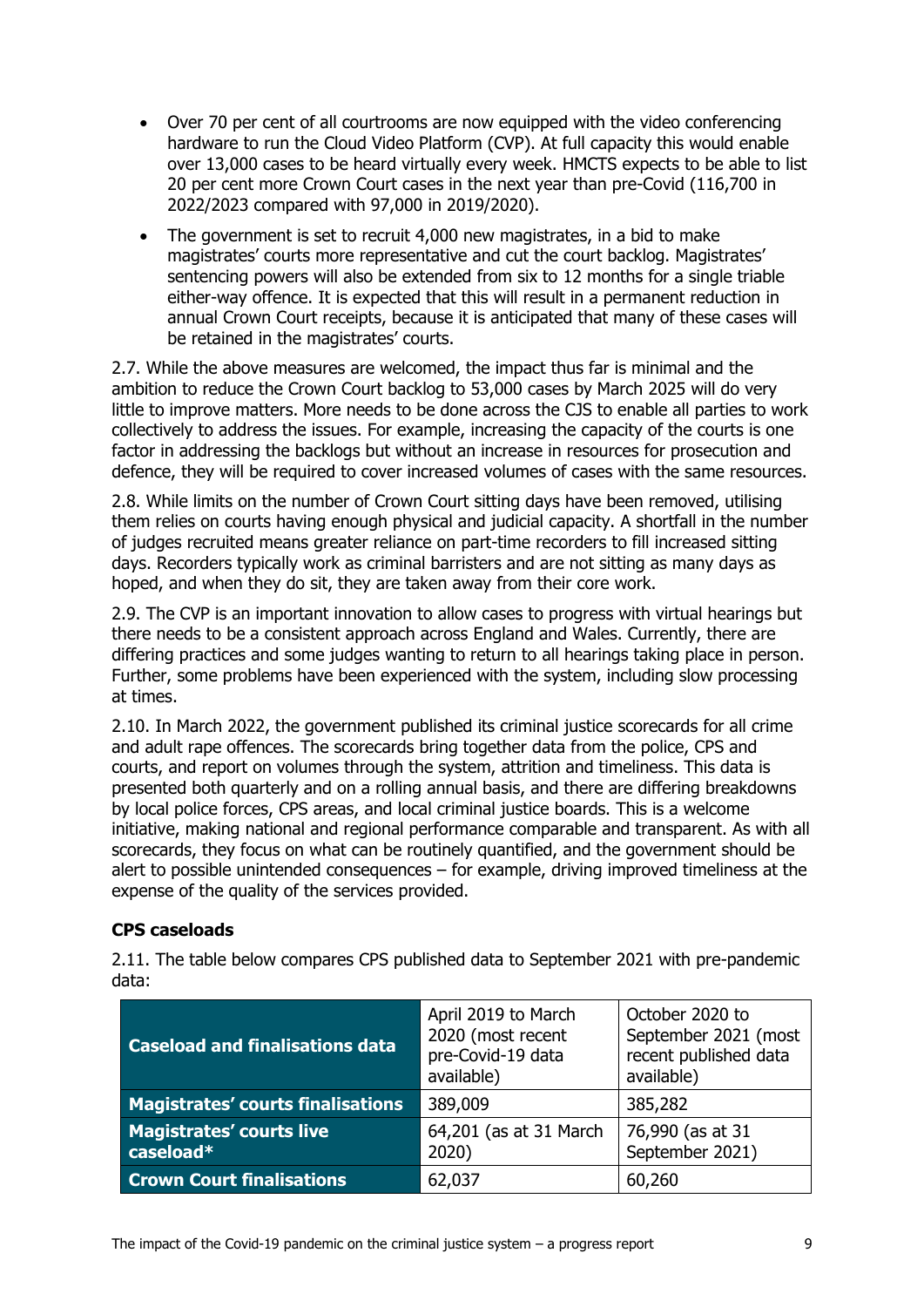| <b>Crown Court live caseload</b> | 45,268 (as at 31 March   69,843 (as at 31 |                |
|----------------------------------|-------------------------------------------|----------------|
|                                  | 2020)                                     | September 2021 |

\* Live caseload is the volume of live cases that the CPS has at that point in time.

2.12. Area variations are apparent. Crown Court teams across all Areas have higher caseloads than pre-pandemic. While the live caseload has reached its peak and is now reducing (dropping from 69,843 in Q2 2021/22 to 68,046 in Q3 2021/22 with finalisations outnumbering receipts), some CPS Areas (including CPS London North, CPS London South, CPS South East and others) continue to see their live caseloads increase. These Areas have significant live caseloads that are higher than other CPS Areas. Other Areas have seen Crown Court backlogs stabilise and there are some which are reducing the backlog.

2.13. CPS magistrates' courts teams have generally seen backlogs reduce across the board, and some Areas have seen live caseloads reduce back to pre-pandemic levels. However, this is not the case for all Areas, and the national live caseload in Q3 2021/2022 remains higher than pre-Covid-19. Additionally, many Areas have experienced more pressure in their magistrates' courts teams, especially since most new starters tend to be placed in these teams. Their relative inexperience, with the need for training and support, causes an additional burden. The CPS's nationwide recruitment of prosecutors is continuing.

2.14. The CPS published data shows that charging receipts have remained lower than prepandemic levels. In Q2 of 2021/2022, the CPS received 48,178 suspects for charging decisions and finalised 44,550 pre-charge suspects. In Q4 2019/2020 (the final quarter before the pandemic), the CPS received 61,179 and finalised 56,260. The highest number of suspects received was 64,007(Q1 2020/2021) and the highest finalised was 55,564(Q4 2020/2021).

#### **Youth offending service and Probation Service caseloads**

2.15. Youth offending service caseloads further reduced during the pandemic period, particularly for court-ordered work. Case managers in inspected services were typically supervising fewer than 10 cases each. This has enabled services to spend more time on prevention activity or with each individual child.

2.16. These trends are evident in the national statistics too. Data for the pandemic period, from April 2020 to March 2021, shows huge falls in the volumes of youth cases coming into the youth justice system compared with 2019/2020. Arrests of children under 18 were at their lowest level in the time series – down 19 per cent compared with the previous year; 'sentencing occasions' at court were down 28 per cent on the previous year. There were 8,800 first-time entrants to the youth justice system across England and Wales, and the youth custodial population proportionately fell by the greatest amount in one year since records began, to 560 in March 2021, a drop of 28 per cent on the previous year and down from 2,000 in 2011.

2.17. The total probation caseload at the end of September 2021 was 234,827, which is a five per cent increase from September 2020, and as such has remained relatively stable. As will be detailed later in the report, the bigger issue facing the Probation Service is the backlogs in delivering unpaid work and accredited programmes.

#### **Prisons**

2.18. The prison population increased by one per cent between December 2020 and December 2021, to 79,092. The remand population increased by six per cent over the same period. More specifically, the 'convicted unsentenced' population rose by 16 per cent and the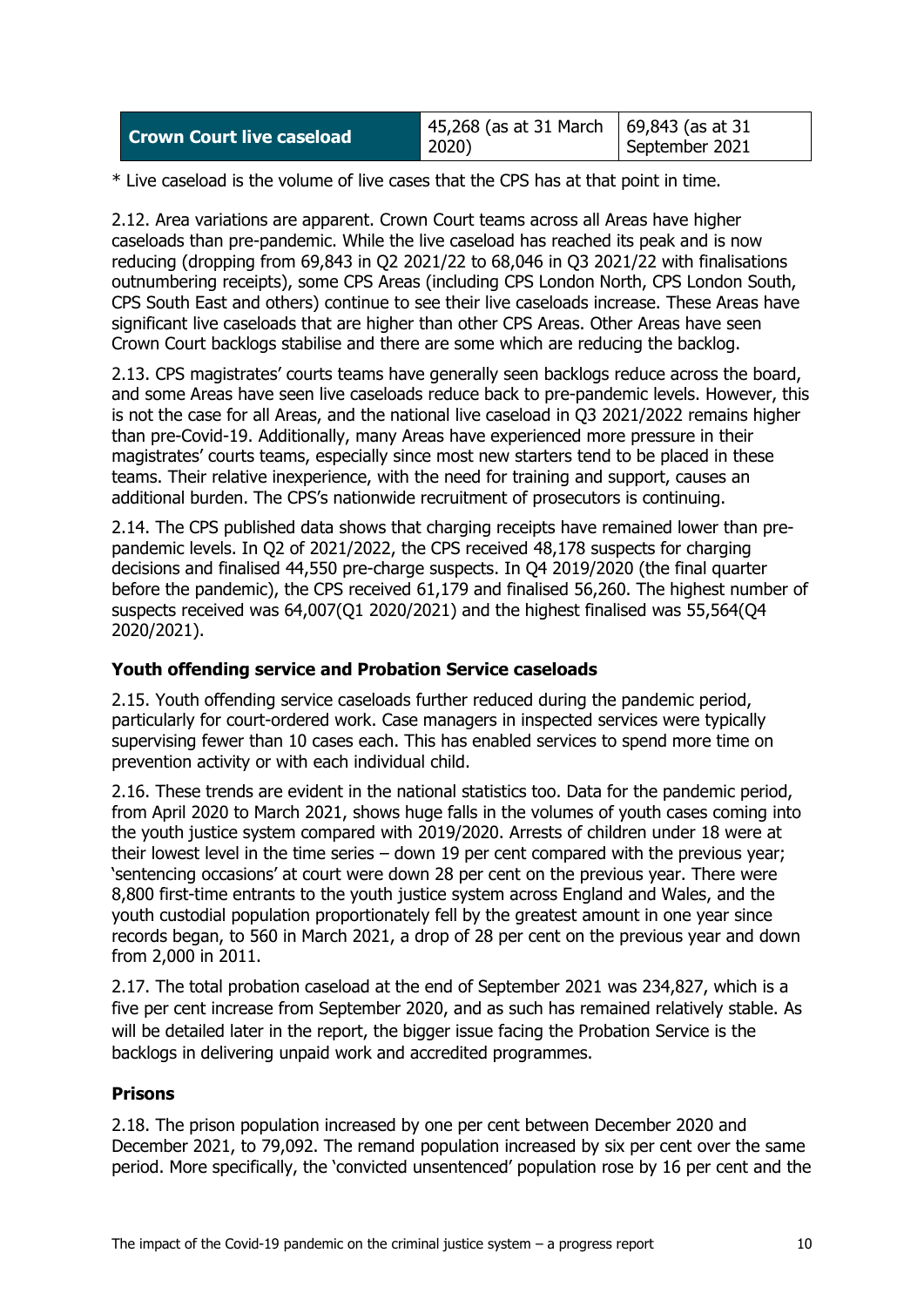'untried' population rose by one per cent. Despite these increases, the overall prison population was still five per cent lower than in December 2019. 7

2.19. Safety in custody statistics published in January 2022 reported that, in the 12 months to December 2021, there was an increase in self-inflicted deaths from 0.8 to 1.1 deaths per 1,000 prisoners compared with the previous year. This was highest for prisoners aged between 21 and 24 and between 30 and 39, both with a rate of 1.4 deaths per 1,000 prisoners. The rate of self-inflicted deaths for those on remand also increased, from 1.7 to 2.5 deaths per 1,000 prisoners, over the same period. Following a drop in the 12 months to December 2020, these increases meant that the rates of self-inflicted deaths of both the total prison population and those on remand were now similar to pre-pandemic levels (1.0 and 2.5 deaths per 1,000 prisoners, respectively, in the 12 months to December 2019).

2.20. In the 12 months to September 2021, self-harm incidents had decreased by 11 per cent, to 52,726, compared with the previous year. Specifically, incidences had decreased by 12 per cent in men's prisons and five per cent in women's prisons. Over the same period, the rate of self-harm incidents decreased by nine per cent in men's prisons (545 incidents per 1,000 prisoners) but increased by five per cent in women's prisons (3,713 incidents per 1,000 prisoners). In comparison with pre-pandemic levels, the rate of self-harm incidents per 1,000 prisoners was 10 per cent lower than in the 12 months to September 2019 (which were the highest levels seen in the last 10 years). More specifically, the rate of self-harm incidents had decreased by 14 per cent in men's prisons since September 2019 but increased by 23 per cent in women's prisons over the same period. $8$ 

<sup>&</sup>lt;sup>7</sup> Data accessed from *Offender Management Statistics Quarterly: July to September 2019* (available at [https://www.gov.uk/government/statistics/offender-management-statistics-quarterly-july-to-september-2019\)](https://www.gov.uk/government/statistics/offender-management-statistics-quarterly-july-to-september-2019) and Offender Management Statistics Quarterly: July to September 2021 (available at

https://www.gov.uk/government/statistics/offender-management-statistics-quarterly-july-to-september-2021). <sup>8</sup> Data accessed from *Safety in Custody Quarterly: Update to September 2019* (available at

https://www.gov.uk/government/statistics/safety-in-custody-quarterly-update-to-september-2019) and Safety in Custody Quarterly: Update to September 2021 (available at https://www.gov.uk/government/statistics/safety-incustody-quarterly-update-to-september-2021).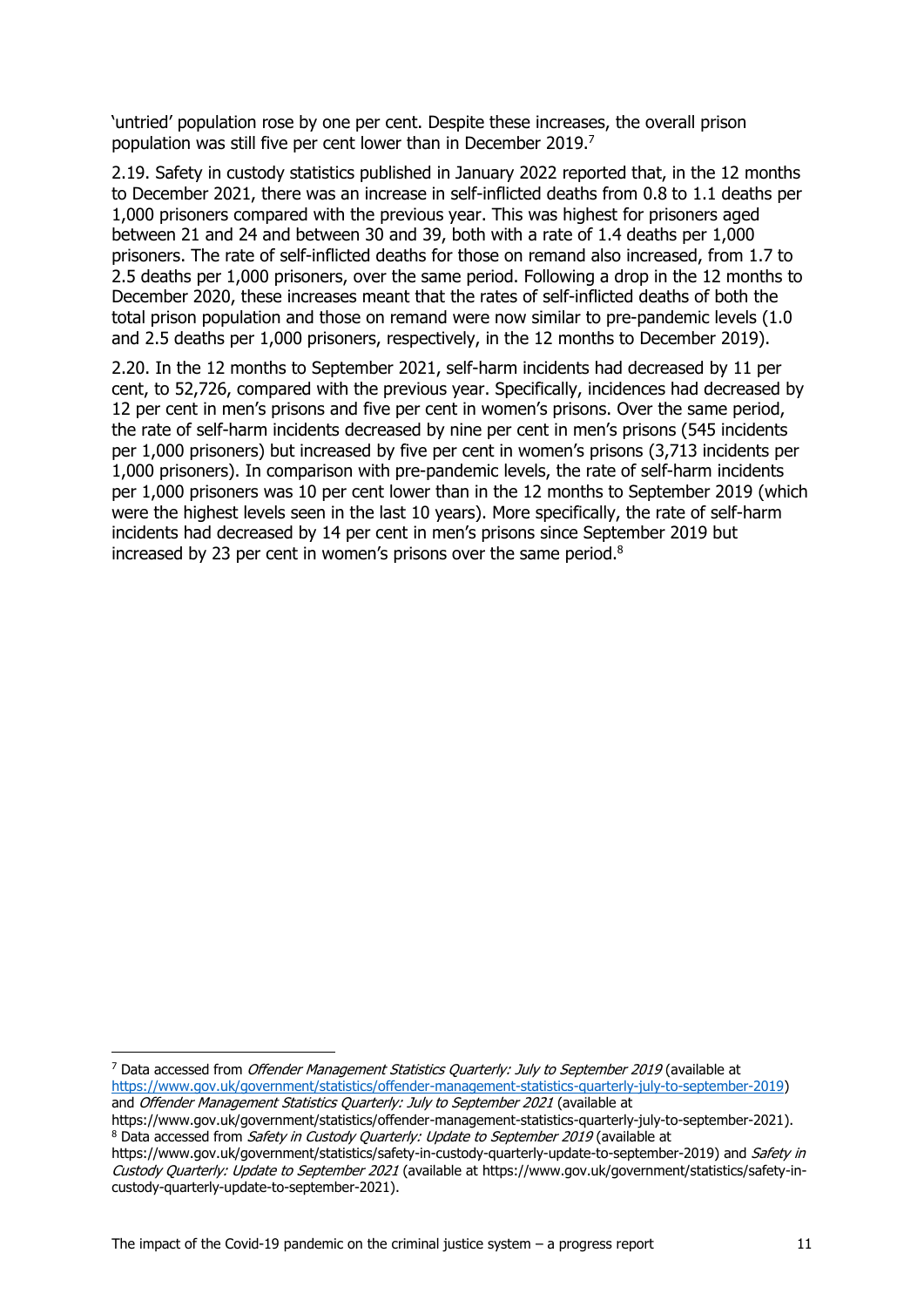## <span id="page-11-0"></span>**3. Recovery: Police**

### <span id="page-11-1"></span>**To what extent has practice returned to normal?**

3.1. In an April 2021 inspection report on the police response to the pandemic in 2020, HM Inspectorate of Constabulary and Fire & Rescue Services (HMICFRS) concluded that, although there were some inconsistencies, in general, police forces took immediate and decisive action to respond to the extreme circumstances of the pandemic.

3.2. HMICFRS also found that, during the first lockdown, the demand on policing changed. There were fewer reports of some crimes, such as theft and robbery, and an increased need to support the work of other frontline services as well as enforcing lockdown restrictions. This change meant that forces utilised their resources differently compared with the pre-pandemic situation. For example, some forces were able to clear backlogs of outstanding arrest warrants.

3.3. Since then, crime, which fell sharply at the start of the first lockdown, in March 2020, has risen to pre-pandemic levels. In fact, compared with the pre-Covid-19 year ending September 2019 there was a 14 per cent increase in total crime. This was, to a large degree, driven by a 47 per cent increase in fraud and computer misuse.

3.4. Trends in crime seen before the pandemic accelerated, with higher levels of online crimes, and more in private spaces or online. This included a rapid increase in cyberstalking. The HMICFRS *Violence Against Women and Girls* report<sup>9</sup> stated that this trend has created several problems for police forces, such as the need to increase the provision of digital forensic services to retrieve evidence.

3.5. While demand on policing therefore continues to shift and change, inspectors generally find that practice is back to normal. This is unsurprising, given that policing overall maintained its services to, and protection of, the public during the pandemic. The service stepped up and stepped in during the Covid-19 period, policing our streets, investigating crimes and protecting the vulnerable – as well as enforcing new regulations related to the pandemic.

3.6. However, inspections frequently find a continuing effect on the workforce. For instance, the pandemic resulted in a significant decrease in training provision. Many forces are struggling to respond to this, given that demands on them are now increasing. The significant workloads carried by detectives are also still a problem of considerable concern, reflecting what forces told us in their force management statements – that they are still concerned about the shortfall in detective numbers.<sup>10</sup> Both of these areas were already a challenge before the pandemic, and remain so.

<sup>9</sup> [Police response to violence against women and girls](https://www.justiceinspectorates.gov.uk/hmicfrs/publications/police-response-to-violence-against-women-and-girls/) – Final inspection report - HMICFRS [\(justiceinspectorates.gov.uk\)](https://www.justiceinspectorates.gov.uk/hmicfrs/publications/police-response-to-violence-against-women-and-girls/)

<sup>&</sup>lt;sup>10</sup> A force management statement is a self-assessment that chief constables (and London equivalents) prepare and give to HMICFRS each year. It is the chief constable's statement and explanation of the demand the force expects to face in the foreseeable future.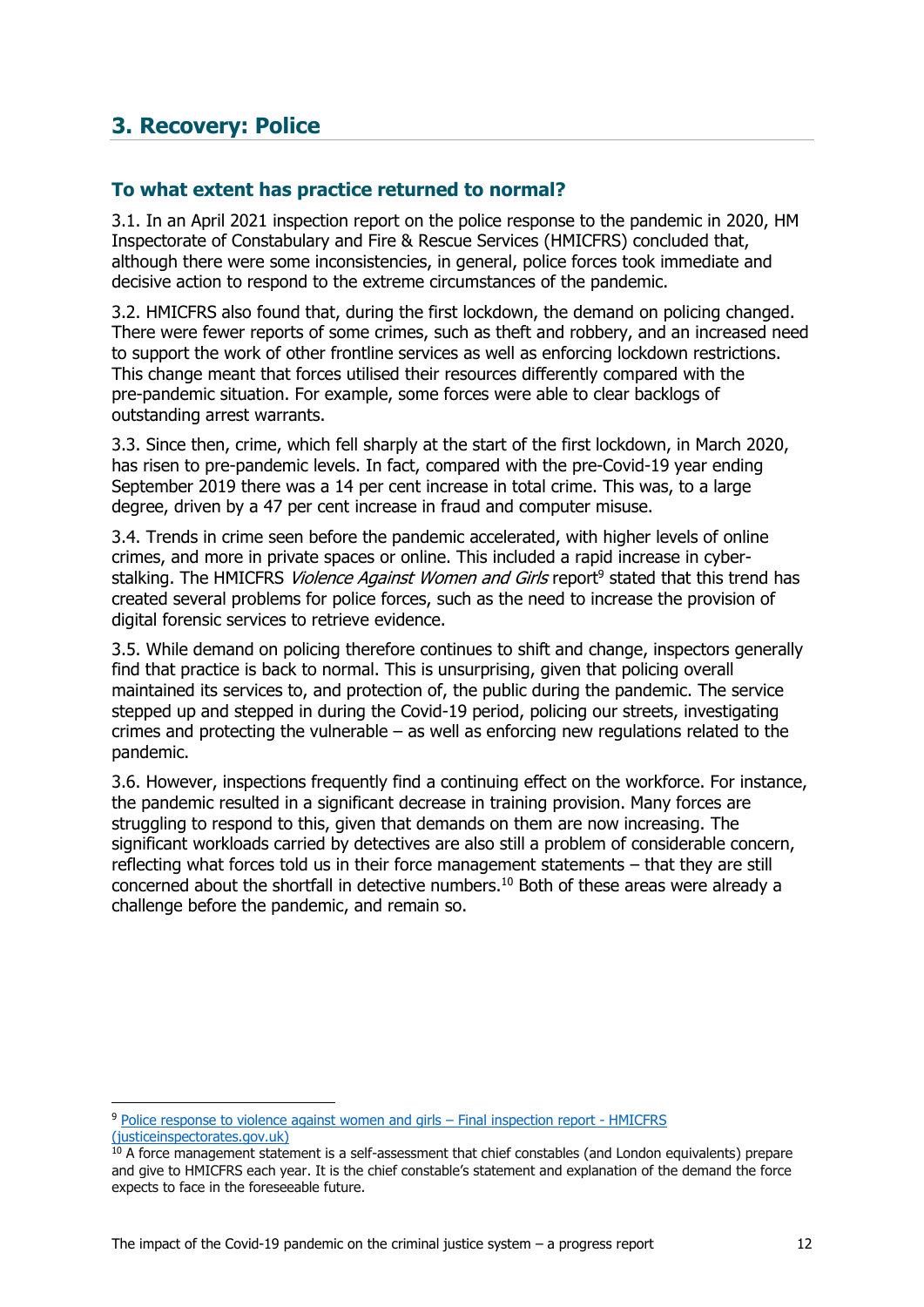### <span id="page-12-0"></span>**Signs of progress**

3.7. In early 2021, HMICFRS stated in their *Policing in the Pandemic* report<sup>11</sup> that problems that existed before the pandemic, such as backlogs in the examination of forensic exhibits and digital media, had worsened.

3.8. Police forces have responded to the increase in demand for digital evidence retrieval by increasing the size of the teams that do this, outsourcing and introducing mobile phone 'kiosks'. These are digital hardware products that can be positioned throughout force areas and used by officers and staff who have received training. However, the kiosks are only suitable for use in relatively simple cases, and where officers can already gain access to the phone through its security features.

3.9. In other areas of policing, we have found some evidence of practices introduced, or whose use was accelerated, because of Covid-19 being continued and having wider benefits. For instance, court video-link facilities in custody suites, which allow cases to be heard virtually, are still being used if a detainee is suspected or confirmed as having Covid-19 – but can also be beneficial if a detainee has a disability. During our custody inspection in Warwickshire, for instance, an individual who used a wheelchair was arrested on warrant and booked into a custody suite at 12pm. They then appeared promptly at court via the video link and were released from custody by 3.30pm. This shortened their time in detention and was a good outcome for the individual.

3.10. In October 2019, the Home Office announced an uplift programme, with more funding for the police service. This involved plans to increase police officer numbers by 20,000 over the following three years. In numerical terms, the effect of the uplift programme will broadly be to reverse a reduction in police numbers since 2010.

3.11. With this increase, the police service will be able to meet more of the demands it faces. In every sense, these benefits are very welcome.

3.12. However, it is not easy for the police to implement the uplift programme; recruitment on this scale is a major undertaking. In this respect, the police's efforts and achievements deserve credit.

3.13. Between October 2019 and September 2021, the police received 166,615 applications. <sup>12</sup> By the end of September 2021, forces had recruited an additional 11,053 officers<sup>13</sup> and appreciably improved diversity. Of these, more than four in 10 new recruits were female and more than one in 10 (who stated their ethnicity) identified as belonging to a Black, Asian or other minority ethnic group.<sup>14</sup>

3.14. While these increases in numbers and diversity should be applauded, it is not certain that the police will meet the programme's objective of completing the 20,000 uplift by March 2023. In addition, the service's ability to retain its new recruits, particularly those from minority ethnic backgrounds, remains to be seen.

<sup>&</sup>lt;sup>11</sup> HMICFRS. (2021). Policing in the Pandemic – The Police Response to the Coronavirus Pandemic during 2020. Available at https://www.justiceinspectorates.gov.uk/hmicfrs/publication-html/the-police-response-to-thecoronavirus-pandemic-during-2020/.

<sup>&</sup>lt;sup>12</sup> Home Office. (2021). Police officer uplift, England and Wales, quarterly update to 30 September 2021. Available at https://www.gov.uk/government/statistics/police-officer-uplift-quarterly-update-to-september-2021/police-officer-uplift-england-and-wales-quarterly-update-to-30-september-2021.

<sup>&</sup>lt;sup>13</sup> As before.

<sup>&</sup>lt;sup>14</sup> As before.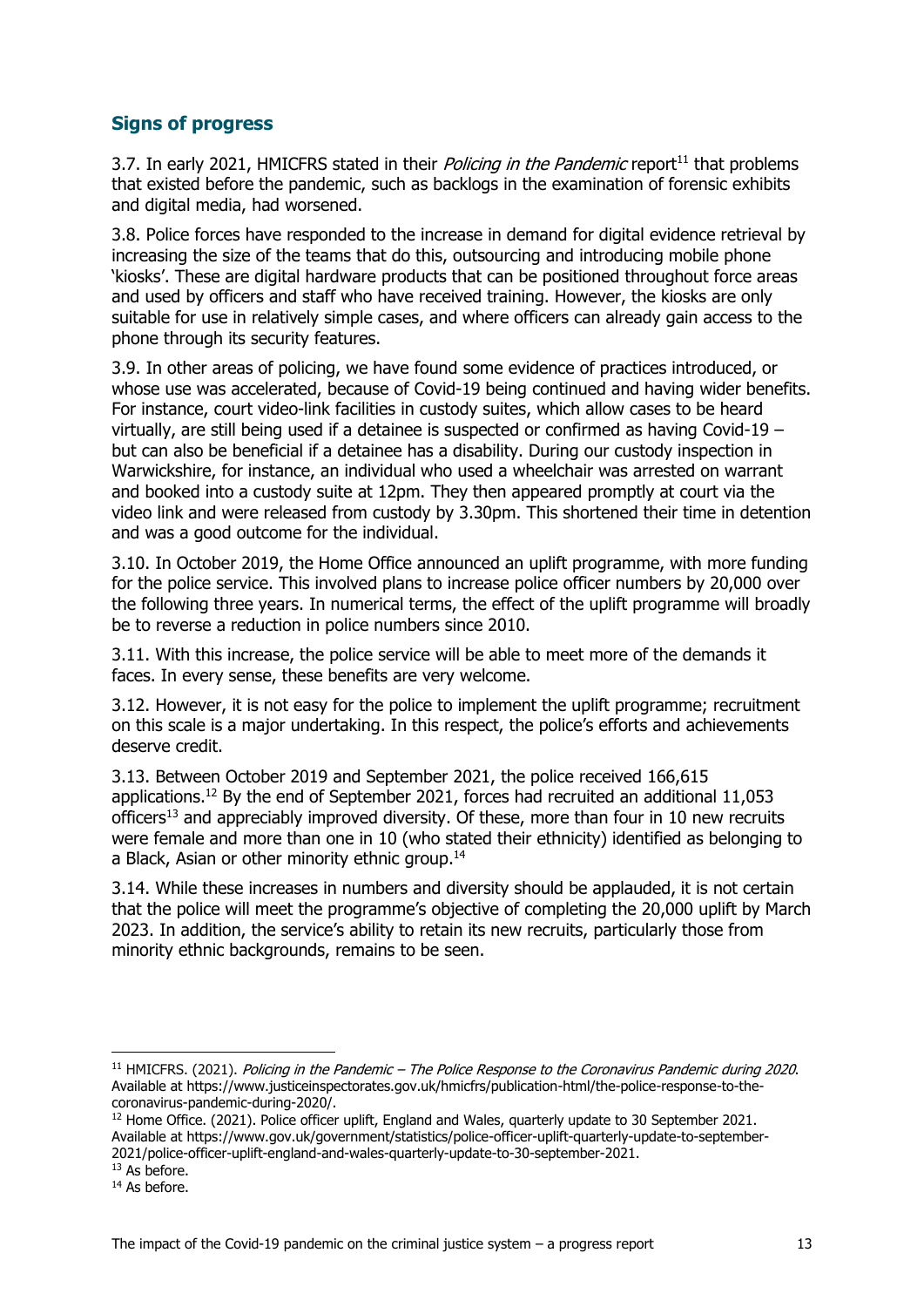### <span id="page-13-0"></span>**4. Recovery: CPS**

### <span id="page-13-1"></span>**To what extent has practice returned to normal?**

4.1. HM Crown Prosecution Service Inspectorate (HMCPSI) is carrying out a programme of inspections of the 14 geographical CPS Areas. Of the nine Areas inspected to date, all remain challenged from increased caseloads and other pandemic pressures. CPS London South and CPS London North are in a worse position than at the time of the last joint Covid-19 report, with Crown Court caseloads and backlogs continuing to rise.

4.2. Overall, CPS staff numbers have increased, as all Areas have been recruiting, but that has come at the cost of extra work in induction, training and mentoring. In one Area inspection, HMCPSI were told that across the course of a year, half the staff were new in post (new to the CPS, new to the Area or taking on a new role within the Area). Areas have also faced challenges with changes in the legal manager and senior management cadres and retaining staff. While an overall turnover rate of 7.4 per cent (CPS figures) for prosecutors nationally is not especially high, there are variations in Areas. Internal movement of skilled and experienced staff to other parts of the CPS is felt keenly in some Areas. Recruiting and moving staff around to cover vacancies and absences, or to deal with rising workloads, has led to many staff, including managers, being inexperienced in their role.

4.3. Remote working brings challenges in the induction and training of staff. Staff can feel more isolated, although there have been clear strategies in Areas to address this. HMCPSI has found that the CPS has a very well-structured national induction programme, which was adapted for remote working, and all inspected Areas are following it. Induction of new starters to an Area is generally handled better than the support and induction given when existing staff transfer to a new role within the Area. Remote working also brings a sense of isolation to staff, and many have had the pressures of home schooling, caring for the vulnerable or being ill themselves. The CPS and CPS Areas have continued to have a strong focus on staff welfare throughout the pandemic, but HMCPSI inspection has highlighted that continual pressure is beginning to cause 'burn-out' and some staff have left and retired earlier than they would naturally have planned. Staff turnover adds to the pressures on those who remain. Even with these challenges, the CPS scores in the civil service people survey carried out in October 2021 highlights that the results for indicators that measure employee stress and wellbeing are largely positive for the CPS, matching or exceeding the civil service benchmark. HMCPSI view is that this is as a result of the high degree of support and focus on welfare that the CPS had maintained during the pandemic.

4.4. Operational delivery staff, like prosecutors, have been facing significant challenges in managing increasing caseloads. The longer cases run, generally, the more case tasks there are to manage. Additional pressures during the pandemic are typified by the difficulties in preparing jury bundles; these have had to be prepared a week in advance, stored safely to avoid any contamination and then safely transported to the right courtroom. This process is made more difficult by late changes to the bundle or the court listing.

4.5. Some Areas have taken a deliberately light touch to formal performance management, owing to fears that staff are losing resilience and morale is weakening. The additional time spent by line managers on welfare is also having an impact on the time they have available to assure the quality of casework. While this is understandable given the context of the pandemic, HMCPSI findings highlight that more needs to be done to focus on the quality of casework.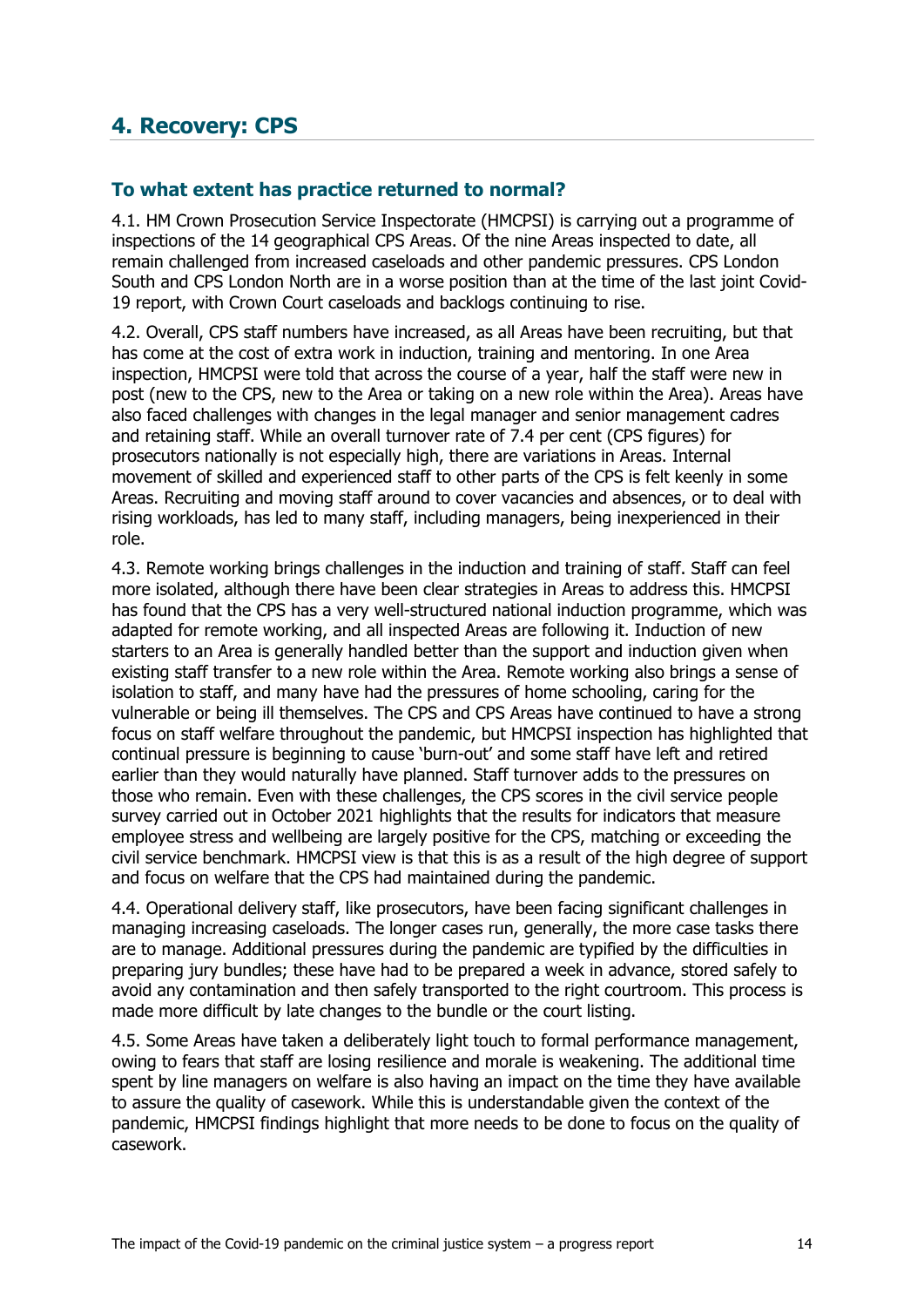4.6. There is a broad consensus from non-London Areas that the availability of external advocates is a real issue, both for Crown Court cases and as agents in the magistrates' courts, at a time when the Areas need more of both. The pandemic resulted in many leaving the self-employed Bar and even as things return to normal, many have not returned. Recognising the issue, the CPS adapted its fee scheme during the pandemic to make some payments earlier in the case as a measure to support the Bar during the pandemic. It is apparent, however, that Covid-19 has accelerated an existing crisis in the criminal bar. The Criminal Bar Association reports<sup>15</sup> that '*the funding crisis …has … driven out hundreds of our colleagues who could no longer sustain a career on pay that has declined in real terms over the last 25 years'.* 

4.7. Pressures on defence practitioners have not eased substantially. In the early stages of the pandemic, staff were furloughed, so engagement between Areas and the defence was very difficult. Problems persist, however, with the ability of defence practitioners to make arrangements to see clients on bail or in custody.<sup>16</sup> This has an impact on prosecutors' ability to engage with the defence team, to agree which witnesses are required to give evidence at trial (which has an impact on victims and witnesses) and agree the edits required to interview transcripts to be used in evidence (with the consequent burden on staff preparing cases). The ability to resolve cases early with acceptable pleas is also hampered, so an opportunity is missed to prevent cases going into long trial queues.

4.8. Areas also had much larger numbers of cases, needing extended custody time limits, partly because of backlogs in disposing of cases, but also because the statutory limits were extended as a temporary measure from 28 September 2020 to 28 June 2021. As Crown Court backlogs are still significant, and trials are already being listed into 2023, many custody cases will continue to need extensions. The CPS developed a specific national template, which contained relevant caselaw and common Covid-19-related reasons for making extension applications. HMCPSI found that prosecutors used the templates appropriately and made good-quality and timely applications.

### <span id="page-14-0"></span>**Signs of progress**

4.9. The pandemic has engendered much more proactive cross-CJS relationships in CPS Areas where stakeholders are focused on dealing with backlogs. The CPS has an established operational recovery and improvement programme which brings together, under a clear governance structure, strands of work covering charging, magistrates' courts and Crown Court working, people, finance and data. The programme aims to co-ordinate both recovery and improvement across the service and engage with a range of cross CJS work strands. Actions and responses have been put in place to lead both recovery and improvement. The CPS business plan includes this programme of work as part of its priorities.

4.10. There have been various attempts to use innovative ways of working to tackle backlogs and other pressures; for example:

• All Areas deployed Crown advocates to carry out case review work at the start of the pandemic; HMCPSI inspections show that the results were mixed, but this was a worthwhile attempt to use resources differently when they could not be deployed as intended.

<sup>&</sup>lt;sup>15</sup> Criminal Bar Association. (2022). Results of Survey on CLAR and taking Action. Available at https://www.criminalbar.com/resources/news/results-of-survey-on-clar-and-taking-action/.

<sup>&</sup>lt;sup>16</sup> HM Inspectorate of Prisons also identified this issue in some of its recent prison inspections, with fewer prisoners reporting that they could easily attend legal visits and communicate with their legal representative than at the previous inspection.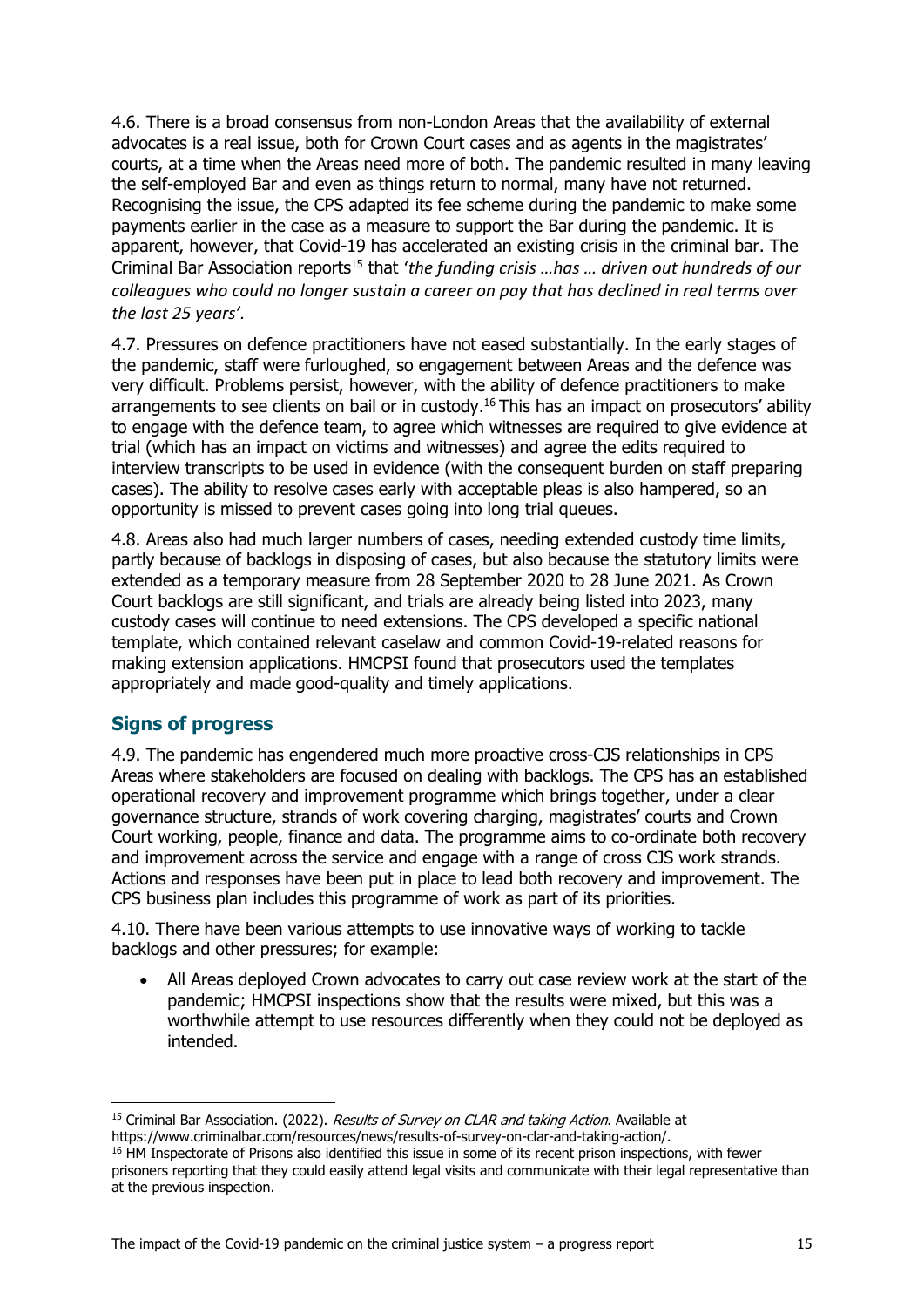- One Area used its Crown advocates to peer review the oldest 250 bail cases and weed out any that were weak or unsustainable; they recommended that around one-third be discontinued and/or warrants withdrawn. This reduced the trial backlog.
- This Area, at the instigation of one of the Crown Court judges, also held resolution courts. The Area selected custody time limits cases where they thought a guilty plea ought to be entered, or there were acceptable pleas, and the court listed these for virtual hearings. This also reduced the outstanding backlog of cases.
- CPS headquarters suspended some national monitoring, to reduce pressure on staff, including individual quality assessments and feedback to the police on the quality of their files. The suspensions were not mandatory, and some Areas carried on with fewer, more focused individual quality assessments or monitored police file quality after the sixth edition of the Director's Guidance on Charging was issued.
- A number of Areas took barristers from the criminal bar as secondees between July 2020 and December 2021 the CPS hired 65 Bar secondees. This gave the secondees a more rounded understanding of the CPS work and system, and also led to permanent recruitment in at least one rape and serious sexual offences team.
- The CPS at national level developed a template for custody time limit extension applications, which contained relevant caselaw and common Covid-19-related reasons for making the applications. A recent HMCPSI inspection of custody time limits found good use of the templates, and timely and good-quality applications to extend.
- The CPS launched its hybrid working principles in February 2022 to ensure that as the CPS progresses through recovery, it is able to support the health, safety and wellbeing of its people and assist in addressing the resourcing challenge by enhancing their employment offer, supporting recruitment and retention.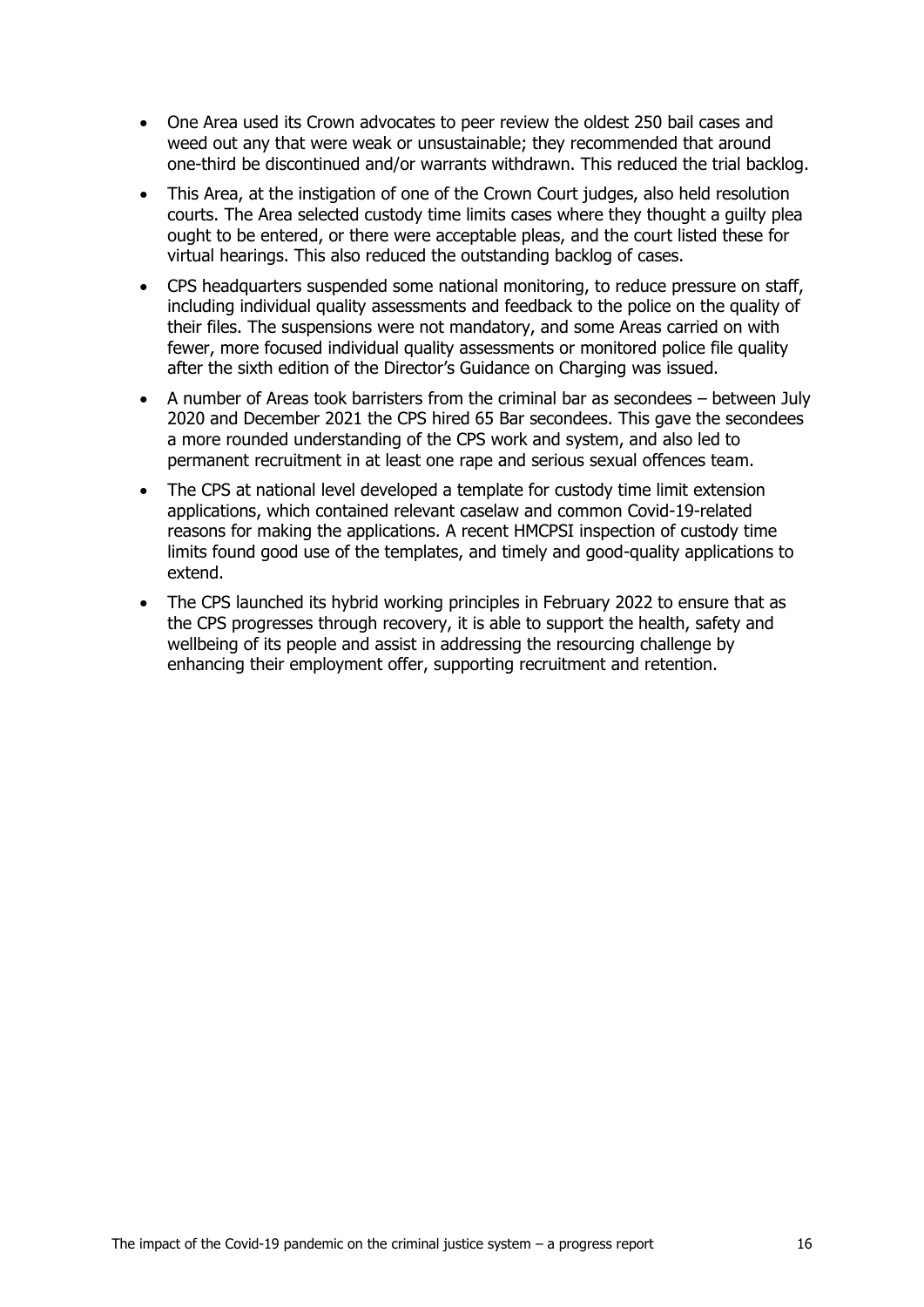# <span id="page-16-0"></span>**5. Recovery: Probation and youth offending services**

### <span id="page-16-1"></span>**To what extent has practice returned to normal?**

### <span id="page-16-2"></span>**The Probation Service**

5.1. In June 2021, probation services across England and Wales were unified into a single, public sector service. Unifying probation services was a complex undertaking, with many moving parts. The new Probation Service required new structures, policies and processes, and around 16,000 staff from 54 organisations were brought together – all while ensuring continued supervision of more than 220,000 people.

5.2. Much of the planning for unification took place during the pandemic. This put some managers and senior leaders under pressure, as they attempted to run day-to-day services and plan for the future at the same time. While preparations were broadly on track ahead of unification, concerns remained over the lack of qualified probation officers and specialist services in some areas.

5.3. As the pandemic progressed, it became clear that probation services would not return to pre-pandemic normality in 2021. When the pandemic began, in March 2020, probation services put exceptional delivery models in place, which set out key priorities and ways of working to comply with Covid-19 restrictions on face-to-face contact and social distancing. These arrangements, which had a severe impact on the ability to deliver certain core functions, such as the supervision of unpaid work orders, operated until November 2021. Services then started operating under new business-as-usual national standards. In January 2022, however, exceptional delivery models were brought back again, following a wave of cases of the Covid-19 Omicron variant and the imposition of the government's 'plan B' restrictions.

5.4. In practical terms, the lifting of lockdown restrictions led to more in-person supervision during 2021. At the start of the year, nearly three-quarters of contact was by telephone. By November, probation practitioners had returned to face-to-face contact with people on probation for more than 60 per cent of interactions. Some people on probation have expressed a preference for supervision by telephone but, on balance, HM Inspectorate of Probation welcomes the return to face-to-face contact. Probation services involve building constructive and challenging relationships; practitioners can often build rapport more quickly in person and can pick up on physical cues and body language.

5.5. People on probation are sometimes required to complete accredited programmes as part of their supervision. These aim to address offending attitudes and behaviours, and often take place in person, in groups. In March 2020, the face-to-face delivery of accredited programmes in groups was suspended, to comply with the first national lockdown. Programmes were adapted for remote one-to-one delivery, and smaller, in-person, socially distanced groups restarted as lockdown was lifted. By November 2021, the delivery of accredited programmes was at around 70 per cent of pre-Covid-19 levels – but there had been many dips along the way.

5.6. Getting accredited programmes back up and running has been a challenge, and a recovery plan is in place to address the backlog through alternative provision. Groups are far smaller than they used to be – often with a ratio of one facilitator to three participants. Where individuals are shielding or vulnerable, one-to-one sessions have taken place. Resources are under pressure, both in terms of appropriately trained and experienced staff and available meeting rooms that allow for social distancing. The Inspectorate has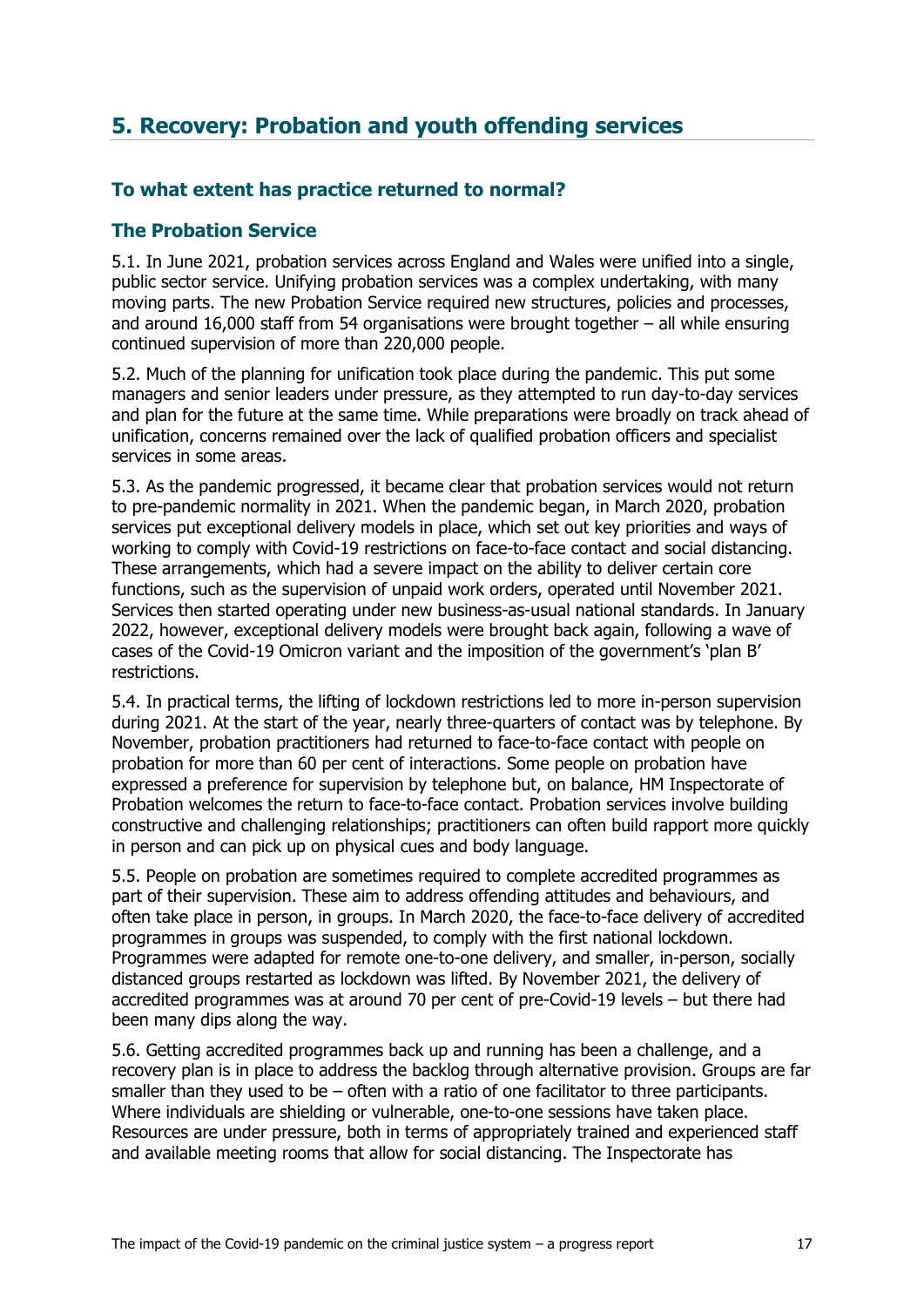recommended that the Probation Service monitors the use of alternative delivery methods closely and conducts an urgent evaluation of their effectiveness.

5.7. Accredited programmes can help individuals to move towards crime-free lives; if an individual's licence or order ends, the requirement to complete an accredited programme expires too (unless it is extended). HM Inspectorate of Probation expects to see more people start and complete accredited programmes as a part of their sentence in 2022, and to see fewer people 'timed out', but was concerned at the number of programmes that were yet to start in the inspections it conducted in 2021.

5.8. The pandemic also continues to have a major impact on the delivery of unpaid work court orders, also known as 'community payback'. Projects were paused between March and July 2020 and again from January to April 2021 to comply with national lockdowns. Schemes have had to make considerable adjustments – for example, running smaller groups to ensure that individuals can maintain social distancing while carrying out unpaid work and while travelling to and from sites in small vans. Some projects have been hampered by a lack of supervisors to manage individuals.

5.9. Consequently, the number of people who have been sentenced to unpaid work but who have not completed their hours within the 12 months allowed for this remained high over the last year. By the end of November 2021, over 13,000 individuals sentenced to unpaid work fell into this category – representing tens of thousands of hours of uncompleted work. Court approval for an extension beyond 12 months is required, and, while usually granted, this still represents an additional burden on an already overloaded courts service. Individuals then stay on the books until they complete their unpaid work hours. A new arrangement allows probation practitioners an element of discretion to terminate orders with fewer than 20 remaining hours.

5.10. HM Inspectorate of Probation has started to inspect the new probation delivery units. At the time of writing, in the two completed inspections, we found that Covid-19 significantly disrupted activity such as face-to-face meetings with people on probation and the delivery of accredited programmes and unpaid work. We expected work relating to risk and safety to be prioritised, but we saw limited examples of this taking place. In both areas, more work needed to be done to manage the risks posed by people on community orders, to bring standards in line with the management of people who have been released from prison or who have been assessed as posing a higher risk of serious harm.

### <span id="page-17-0"></span>**Signs of progress**

5.11. The Probation Service will need to deliver substantially more hours of unpaid work supervision to clear the backlog – the Service estimates that delivery at 155 per cent of pre-Covid-19 hours will be needed over three years. This is no small ask. HM Inspectorate of Probation will be closely monitoring the impact of HM Prison and Probation Service's plan to increase the speed, scale and quality of unpaid work delivery. This includes negotiating large-scale projects with national partners, hiring 500 more supervisors and support staff, and modifying transportation.

5.12. The pandemic also inspired an innovative approach to ensuring that individuals with specific needs could still carry out unpaid work. A group of Community Rehabilitation Companies in the south of England, for example, developed an unpaid work 'project in a box', which could be sent to individuals who were shielding at home or could otherwise not attend external sites. Projects included making face coverings and greeting cards to strict industry standards, with the proceeds going to charity. The Probation Service has adopted this idea and will deploy it when individuals meet the qualifying criteria.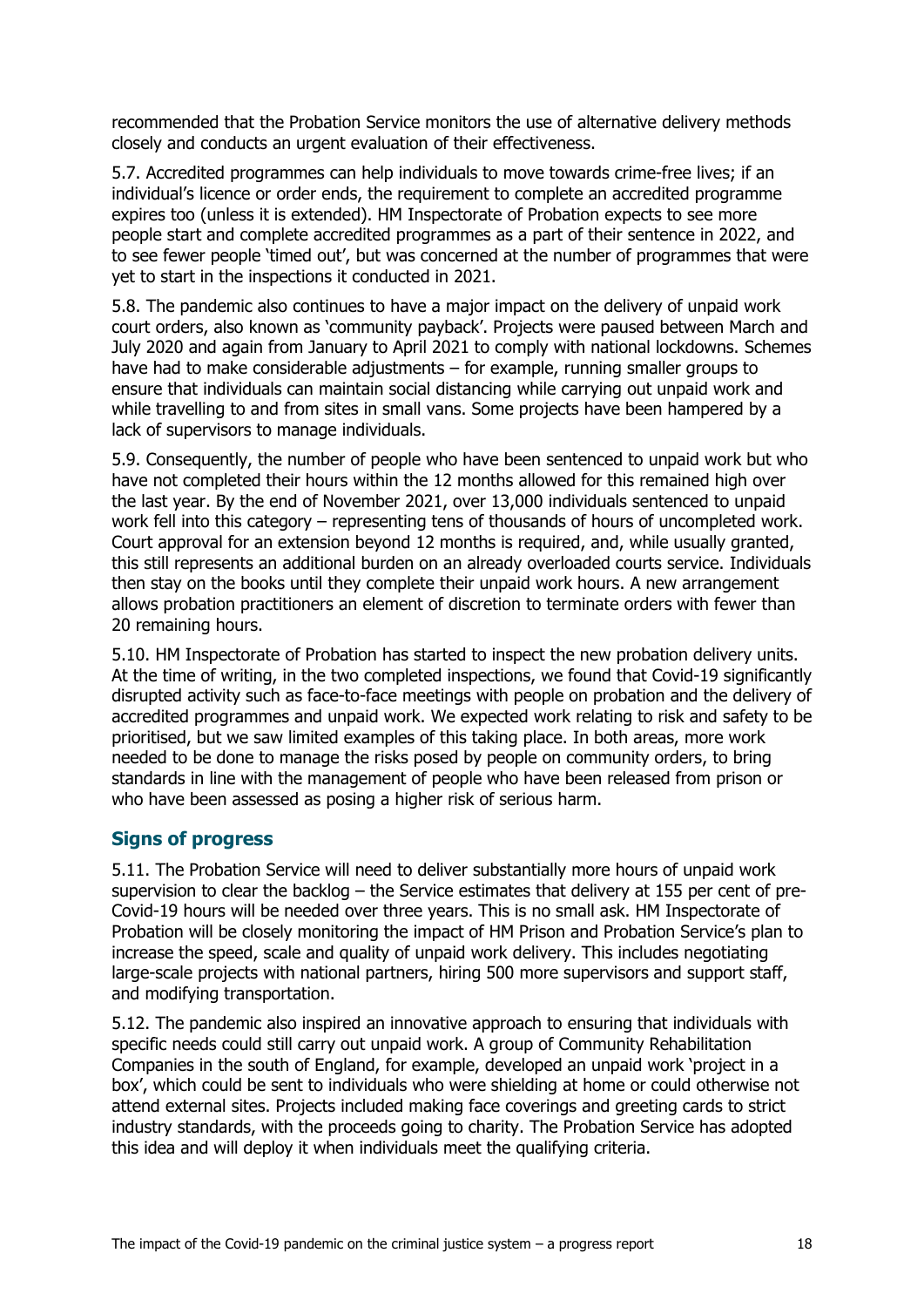5.13. In August 2020, the Lord Chancellor at the time agreed with probation services, to prioritise the accredited programmes targeted at those who pose the highest risk of serious harm. This helped to focus the available resources more effectively. By November 2021, delivery of accredited programmes for those who had committed a sexual offence ran at 76 per cent of pre-Covid-19 levels, and the Building Better Relationships programme, for domestic abuse perpetrators, at 80 per cent.

### <span id="page-18-0"></span>**Youth offending services**

5.14. Although HM Inspectorate of Probation's inspections of youth offending services in 2021 showed some strong results in spite of the pandemic, Covid-19 restrictions remained a challenge, and recovery continues into 2022. The Inspectorate interviewed the leaders of 16 local services at the end of 2021 and found that the motivation to provide the best possible support to children has not waned. However, repeated lockdowns and social distancing have had a negative impact on children and practitioners alike.

5.15. In terms of work with children, practitioners have had restricted access to facilities, and it has not been possible to run groupwork or use smaller meeting rooms. This has led to services taking interventions out to the child in the community, with an increase in one-to-one sessions, and the use of informal spaces such as parks and gardens, as well as community venues such as youth centres. This is a positive development, provided that confidentiality can still be assured and that alternative, safer arrangements are possible for children presenting a higher risk to staff.

5.16. In some instances, the pandemic exacerbated existing issues or made life even harder for children with complex and multiple needs. For example, some leaders reported that children who were already disengaged from school before the pandemic felt even more detached. Additionally, getting children into training and employment was hampered by a lack of entry-level jobs, due to closures in the hospitality sector and digital exclusion. Mental health provision was difficult for those dependent on Child and Adolescent Mental Health Services, with long waiting lists and a lack of in-person visits. Even with improved access to technology, some children were not engaging with education or training; social distancing rules prevented practitioners from transporting older children to training sessions or job interviews.

### <span id="page-18-1"></span>**Signs of progress**

5.17. Two-thirds of the 33 youth offending services inspected by HM Inspectorate of Probation in 2021 were rated as 'Good' or 'Outstanding' – none were rated as 'Inadequate'. At a strategic level, there had been improvements to some youth offending service management boards. Prior to the pandemic, there was often patchy representation from local criminal justice, education and health organisations at board meetings, and board members did not do enough to advocate for children. Moving management board meetings online has improved attendance and strengthened relationships with partners in some cases. Referral panel meetings, which decide what type of service a child needs, were also moved online during the pandemic; this allowed older/vulnerable volunteer panel members to participate while shielding. We hope that youth offending services consider keeping hybrid arrangements, to ensure that the right people are around the table to make key decisions.

5.18. Overall, senior leaders in youth offending services report having smaller caseloads. However, these include high risk of harm and violent cases. Senior leaders also told inspectors that work with children subject to out-of-court disposals makes up an increasing proportion of their work and we found that the quality of this work had improved in 2021. Staff started to return to office buildings and face-to-face meetings in 2021, but this varied considerably from service to service, with many staff still having to work from home.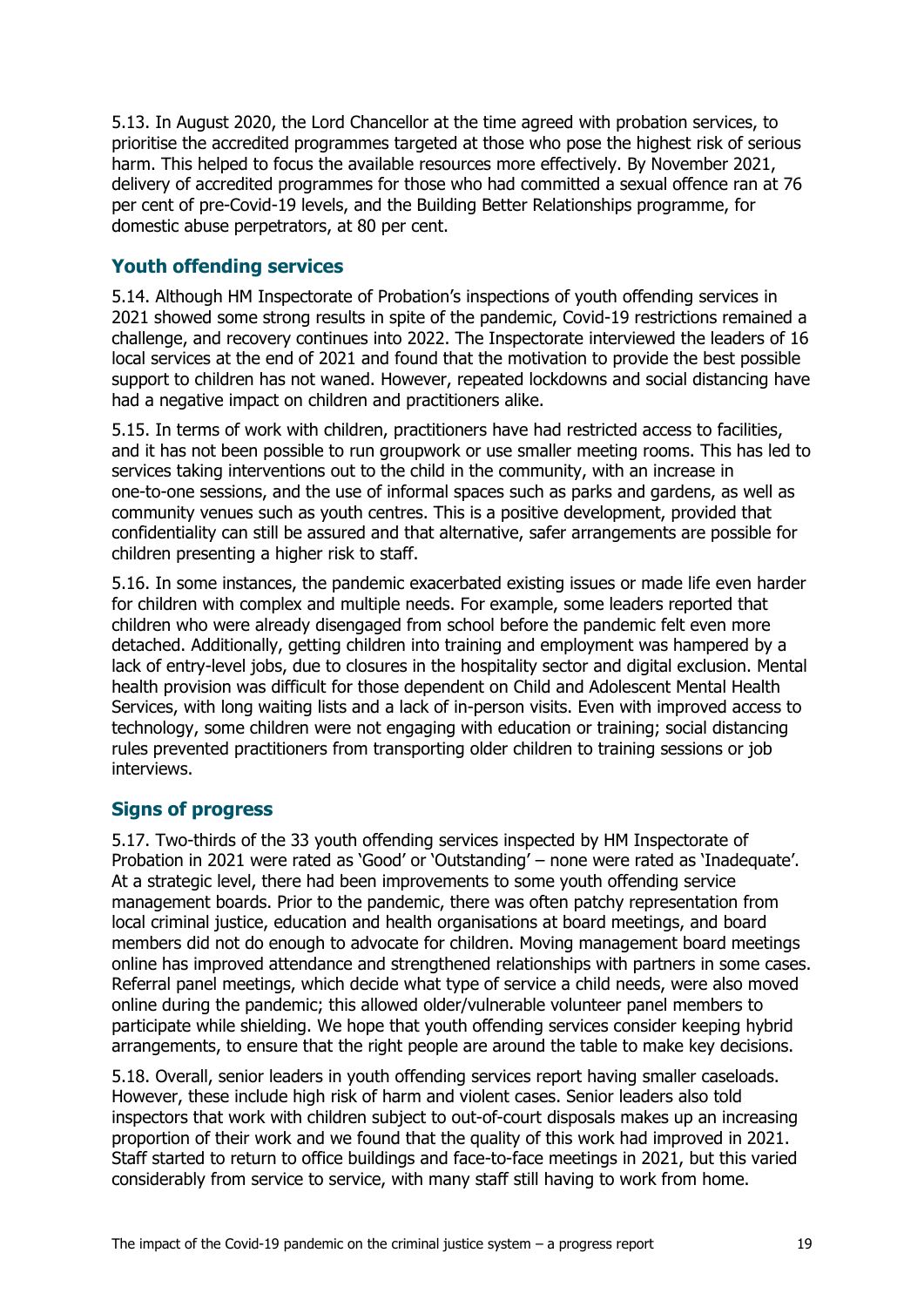### <span id="page-19-0"></span>**6. Recovery: Prisons**

### <span id="page-19-1"></span>**To what extent has practice returned to normal?**

6.1. Inspections by HM Inspectorate of Prisons have found that recovery in prisons has generally been slow and inconsistent, leaving many prisoners frustrated as their life remains unchanged while restrictions in the community have been lifted. There has been disappointingly little progress to improve time out of cell, which in most prisons is far from returning to already insufficient pre-pandemic levels. Apart from the small proportion in work, for many prisoners, spending 22.5 hours a day locked in their cell is not unusual, nor is having to choose between completing basic domestic tasks or exercising. In the Inspectorate's adult prisoner surveys in 2020/2021, 49 per cent of respondents said that they spent fewer than two hours out of their cell on a typical weekday, which rose to 67 per cent at weekends.<sup>17</sup> In the 2019/2020 reporting year, these figures were 19 per cent and 26 per cent, respectively.<sup>18</sup>

6.2. Inspectors identified a great deal of variation in the amount of time out of cell in different prisons. For example, during an inspection of a category B local prison, they found that prisoners were unlocked for at least five hours a day, whereas at a category B reception and resettlement prison, over three-quarters of prisoners spent fewer than two hours a day unlocked on weekdays.

6.3. The provision of purposeful activity often remained poor and inspectors could see no reason for the differences in provision between different establishments. Inspections consistently identified a lack of education and work provision for the majority of prisoners. Education leaders were frequently too slow to restart the delivery of face-to-face lessons and often did not prioritise those prisoners who would benefit the most from this form of learning. In-cell education packs were mainly of poor quality and engagement by prisoners was low. There were some positive exceptions, where prisons had put in place clear recovery plans for purposeful activity or had kept prisoners engaged with some form of activity throughout the pandemic. Inspections of the children's estate continued to find that education provision had not recovered as quickly as in the community, which was concerning.

6.4. HM Inspectorate of Prisons identified multiple issues with staffing levels, some of which had been ongoing since before the pandemic. Within the children's estate, the high attrition rates of staff working in secure training centres was having an impact on the ability of children to form meaningful relationships with those who cared for them. In the adult estate, rehabilitation work was frequently hampered by staff shortages. Less than half of prisoners surveyed reported being supported by staff to achieve their objectives or targets,<sup>19</sup> and inspectors consistently identified a lack of prison offender managers (POMs), which resulted in high caseloads; frequent redeployment due to other staffing issues; or a combination of both. This meant that POMs were often unable to have consistent contact with prisoners to provide the necessary levels of support. In some prisons, there were high

<sup>&</sup>lt;sup>17</sup> Data from the analysis of the responses of adult prisoners (from men's and women's prisons alike) surveyed as part of full inspections published in the 2021/2022 reporting year.

<sup>&</sup>lt;sup>18</sup> Data from the analysis of the responses of adult prisoners (from men's and women's prisons alike) surveyed in the 2019/2020 reporting year.

<sup>&</sup>lt;sup>19</sup> Data from the analysis of the responses of adult prisoners (from men's and women's prisons alike) surveyed as part of full inspections published in the 2021/2022 reporting year.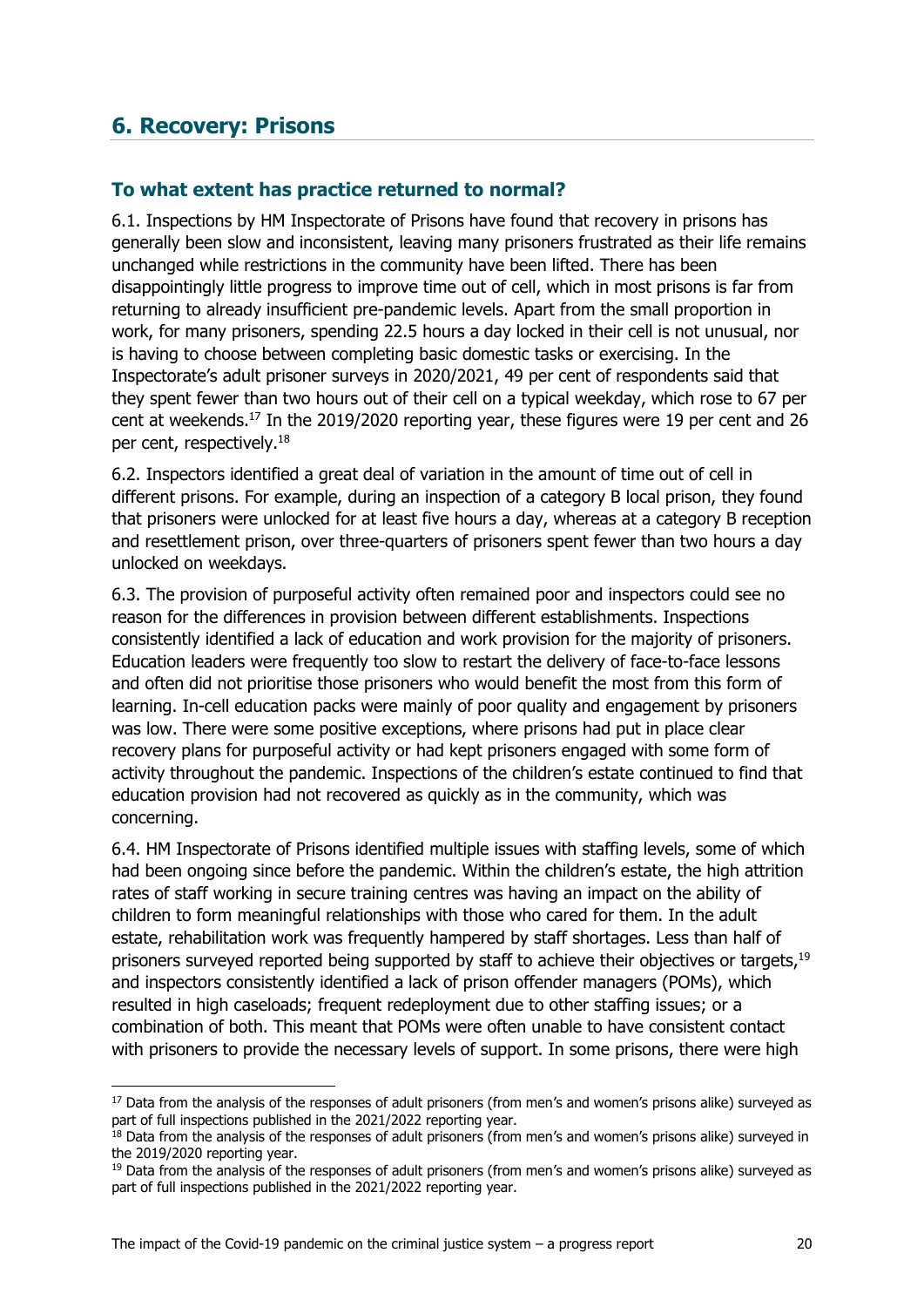numbers of new prison officers, who were recruited after the Covid-19 outbreak and had never seen a full regime in operation. Inspectors often saw inexperienced staff failing to challenge poor behaviour. Prisoners reported feeling frustrated by officers who applied rules inconsistently or were unable to deal with their queries.

6.5. The suspension of the key worker scheme, which is designed to enable staff to develop constructive, motivational relationships with prisoners and support them through their time in the prison, also reduced opportunities to build staff–prisoner relationships. The scheme has been slow to be reintroduced, limiting the opportunities for staff to assess the wellbeing of prisoners beyond conducting basic observations.

6.6. Recovery in the children's estate has also been slow and inconsistent. While time out of cell and education had improved from the very limited offer at the start of the pandemic, outcomes in the area of purposeful activity were not good enough in all but one YOI. Most children spend five or six hours out of their cell each day during the week and far less at the weekend.

#### <span id="page-20-0"></span>**Signs of progress**

6.7. Inspections found some examples of innovative practice and work by staff to maintain morale and support prisoners through the difficult circumstances. This was particularly evident at three women's prisons, where inspectors noted an individualised and proactive approach to caring for the most vulnerable women. Inspectors reported work by safer custody teams and mental health teams to assess and address individual risks for self-harm and to improve the general welfare of women.

6.8. One category C prison had maintained many prisoner-led activities. These involved giving individual prisoners the trust to use their initiative and run workshops, horticulture and support services for more vulnerable prisoners.

6.9. At an open prison, leaders had made highly effective use of the establishment's resources and links with employers to maintain high levels of employment among prisoners both inside and outside of the prison. Given the disappointing lack of work in most prisons, this was positive to see and helped maintain the sense of community which underpinned the culture of the establishment.

6.10. While levels of violence have reduced, unsurprisingly, as a result of pandemic lockdowns, they are now only at the same level that they were for the first 15 years of the century – a time when prisoners spent much more time out of their cells.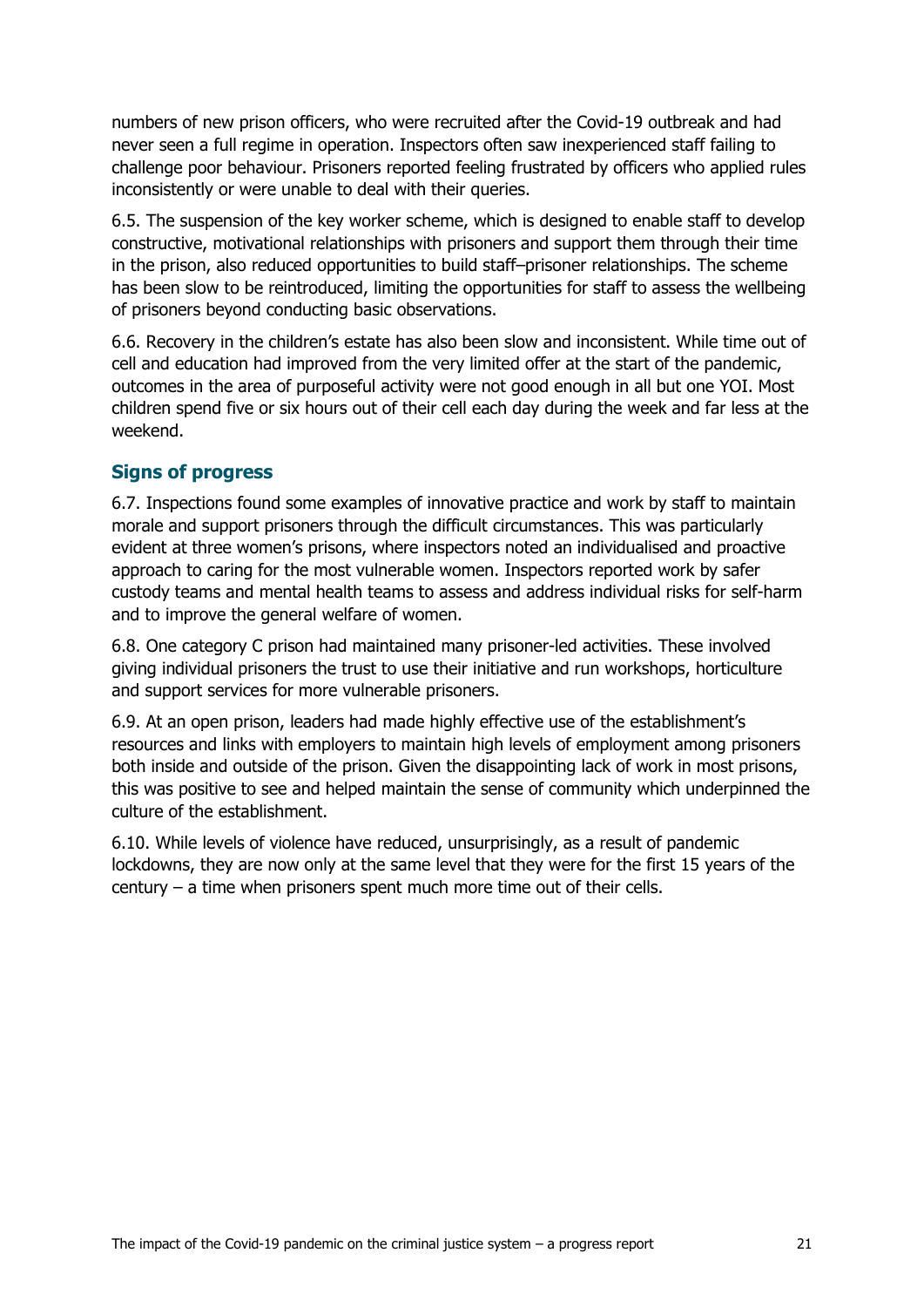# <span id="page-21-0"></span>**7. What risks remain?**

7.1. While progress has been made at magistrates' courts, serious concerns remain at the Crown Court. The increased number of custody cases, and current trial listing in the Crown Court into 2023, will continue to present a challenge for CPS Areas to manage. The limited data publicly available suggests that the amount of time that defendants are staying in custody on remand is higher than pre-pandemic. In June 2019, six per cent of the remand population were held on remand for more than a year, whereas in June 2021 this represented 12 per cent of the remand population.<sup>20</sup> Estimates taken from prison receptions data suggest that the mean time spent on remand was fairly stable between 2015 and 2019 (ranging between 39 and 42 days), then increased to 51 days in 2020 and 61 days between January and March 2021.<sup>21</sup>

7.2. Pressure to list cases quickly to get them through the system, while understandable to address backlogs, has knock-on effects for agencies managing greater case numbers with limited resources. CPS staff pressures will be exacerbated if there are attempts to clear backlogs by listing too quickly or listing too many trials and other hearings. The Director of Public Prosecutions told the Justice Select Committee in June 2021<sup>22</sup> that: "fatigue is a real *factor in the Crown Prosecution Service."* The Probation Service will also come under pressure as the Crown Courts tackle their backlogs and the government recruits more police officers – both of which will, in turn, lead to greater demands for community sentences and sentence management.

7.3. The fatigue of staff after two years of working through the pandemic, coupled with the end of the immediate crisis, may mean that the 'Blitz spirit' has dwindled or gone entirely. In addition, the impact of the Covid-19 Omicron variant on staff absences has yet to be reflected in the data, although clearly there has been a huge increase nationally in days lost through illness, caring or self-isolating (either as a result of testing positive, having been in close contact with someone who has tested positive or shielding). If Omicron adapts or another variant emerges, there is potential for more protective measures and illness to hamper recovery efforts.

7.4. The opening up of the economy as the country recovers could create staff retention problems for criminal justice agencies, which have recruited from a variety of fields, including the private sector. For example, defence practitioners have joined the CPS, and recovery of those firms (especially if pay improves) could lead to staff returning to their old jobs. There remain worries about meeting police recruitment targets and the shortage of experienced detectives. The shrinking criminal bar is another factor that has the potential to have an impact on the effectiveness of the CJS.

7.5. The prison estate has experienced unprecedented staff shortfalls, caused partially by absences due to Covid-19 illnesses and track-and-trace procedures, but also by major challenges to recruitment and retention. Staff who have joined are not getting the support, challenge and development they require and inspectors continue to see staff being redeployed to areas where they have little or no experience. Shortfalls limit the regime that

<sup>&</sup>lt;sup>20</sup> Data accessed from: Prisoners on Remand. Question for Ministry of Justice (tabled on 10 March 2022).

Available at https://questions-statements.parliament.uk/written-questions/detail/2022-03-10/138041.

<sup>&</sup>lt;sup>21</sup> Data accessed from: Prisoners on Remand. Question for Ministry of Justice (tabled on 7 September 2021). Available at https://questions-statements.parliament.uk/written-questions/detail/2021-09-07/44183. To note: the data includes a note that 'Due to the methodology used here, these figures may include time spent on bail in the community. For example, an individual who enters custody on pre-trial remand, then is bailed after conviction awaiting sentence, and is then handed a custodial sentence. These figures will include the time spent on bail'. <sup>22</sup> Response to Q35 during this session: https://committees.parliament.uk/oralevidence/2363/pdf/.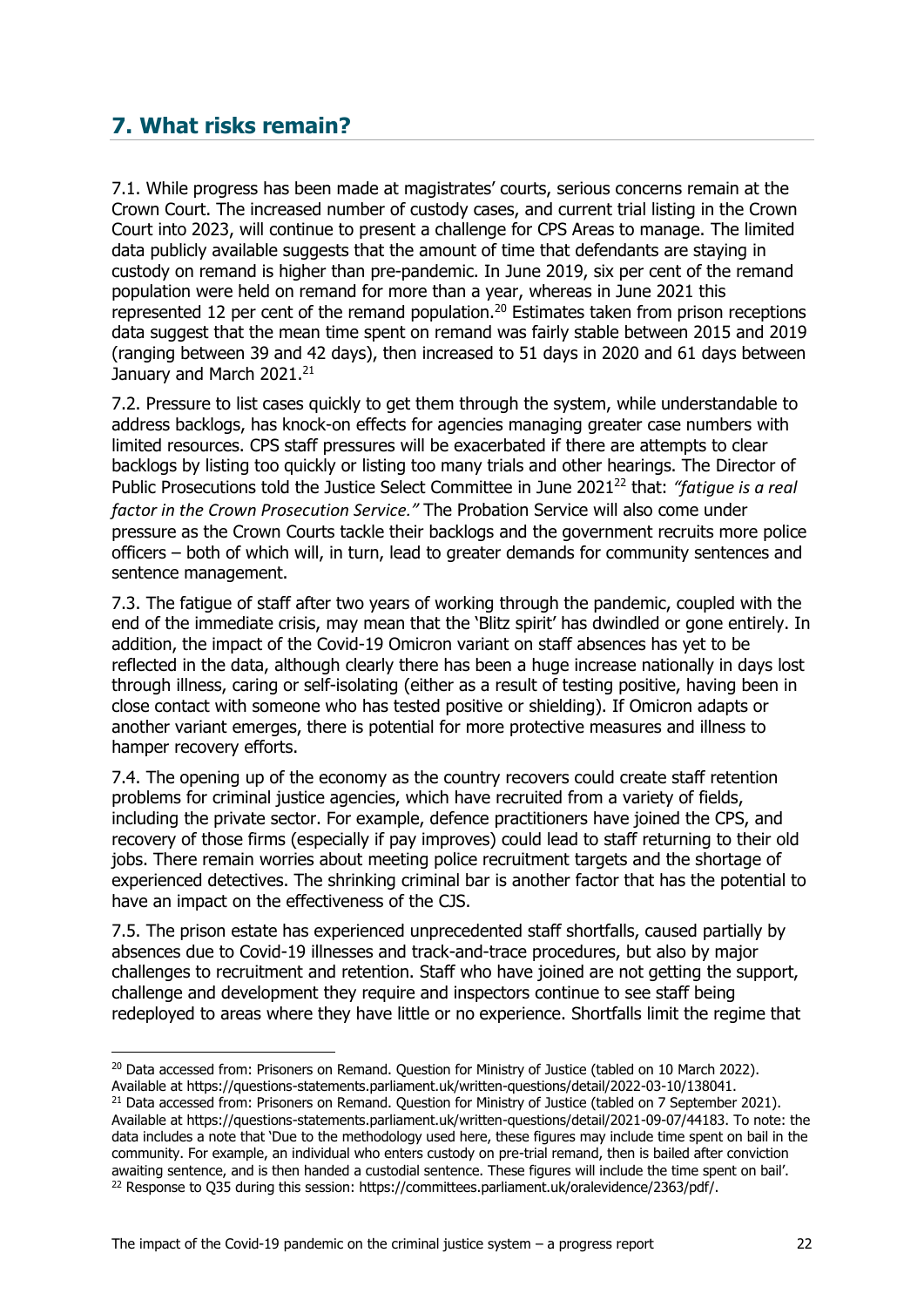can be delivered and mean that staff are not able to create and maintain the positive and constructive relationships with prisoners that are important to their rehabilitation.

7.6. The new Probation Service has inherited risks, such as a lack of qualified probation officers in some regions. The service is trying to address this issue by increasing the number of trainees, but it will take several years for them to qualify and become competent and confident in their work. There is also a need for more unpaid work supervisors and accredited programme facilitators to deal with the backlogs.

7.7. Youth offending services face risks concerning staffing and court backlogs. Leaders told the Inspectorate that some staff want to leave because of fatigue. Many of the first generation of YOT managers who established the early youth offending teams 20 years ago are now nearing retirement age, which could lead to a loss of experience and expertise across services.

7.8. Children who are nearing 18 years of age who have committed more serious offences will be tried in Crown Court. Backlogs there have led to many children being released under investigation, with the prospect of a court case hanging over them for several years.

7.9. We remain concerned about the mental health and wellbeing of prisoners, given the long periods they have spent in cells with little to do. Restrictions imposed owing to Covid-19 have been too slow to ease and, even once they do, staffing issues will continue to mean that prisoners spend too much time in their cell. Reduced opportunities to socialise and engage in education and work have a detrimental effect on them and will mean that they are not properly prepared for release. Added to this is the impact of the limited rehabilitation work that has taken place since the start of the pandemic. While some prisons restarted offending behaviour programmes as quickly as possible and some continued to deliver some form of intervention work to small groups of prisoners throughout the pandemic, in others this work is still suspended. During an inspection of a category B training prison, HM Inspectorate of Prisons identified that no group programmes or interventions had been able to take place in 2021, and that there was limited provision of alternative one-to-one work. This meant that some prisoners had been, and would continue to be, released without completing key offending behaviour work designed to reduce their risk of reoffending. While it is reassuring that work to assess the needs of the population has begun in several prisons, the impact of the Covid-19 restrictions on prisoners may not be fully understood for some time.

7.10. We are also concerned about the impact of the unification of probation services on resettlement provision. In approximately two-thirds of prison inspection reports published between May 2021 and January 2022, inspectors identified either a loss of resettlement service provision or a lack of clarity in the delivery of resettlement services since the unification. This particularly affected prisoners who were remanded awaiting trial or sentencing, as resettlement partners no longer provided them with support or advice. During an inspection of a category B reception and resettlement prison, inspectors were concerned to find that the new housing support contract due to commence shortly did not include any provision for the large remand population. This was a significant loss of provision, and similar withdrawals of resettlement services for remand prisoners had taken place in most of the category A and B prisons inspected, leaving many remanded prisoners with little-to-no support to prepare for release. While the target operating model for probation unification states that resettlement support will continue to be provided for remanded prisoners, this is not currently being seen in practice.

7.11. 'Hybrid' working arrangements are likely to remain in place for many staff in the future. While there are some clear advantages to such arrangements, some staff have also told inspectors that working from home or socially distanced offices have reduced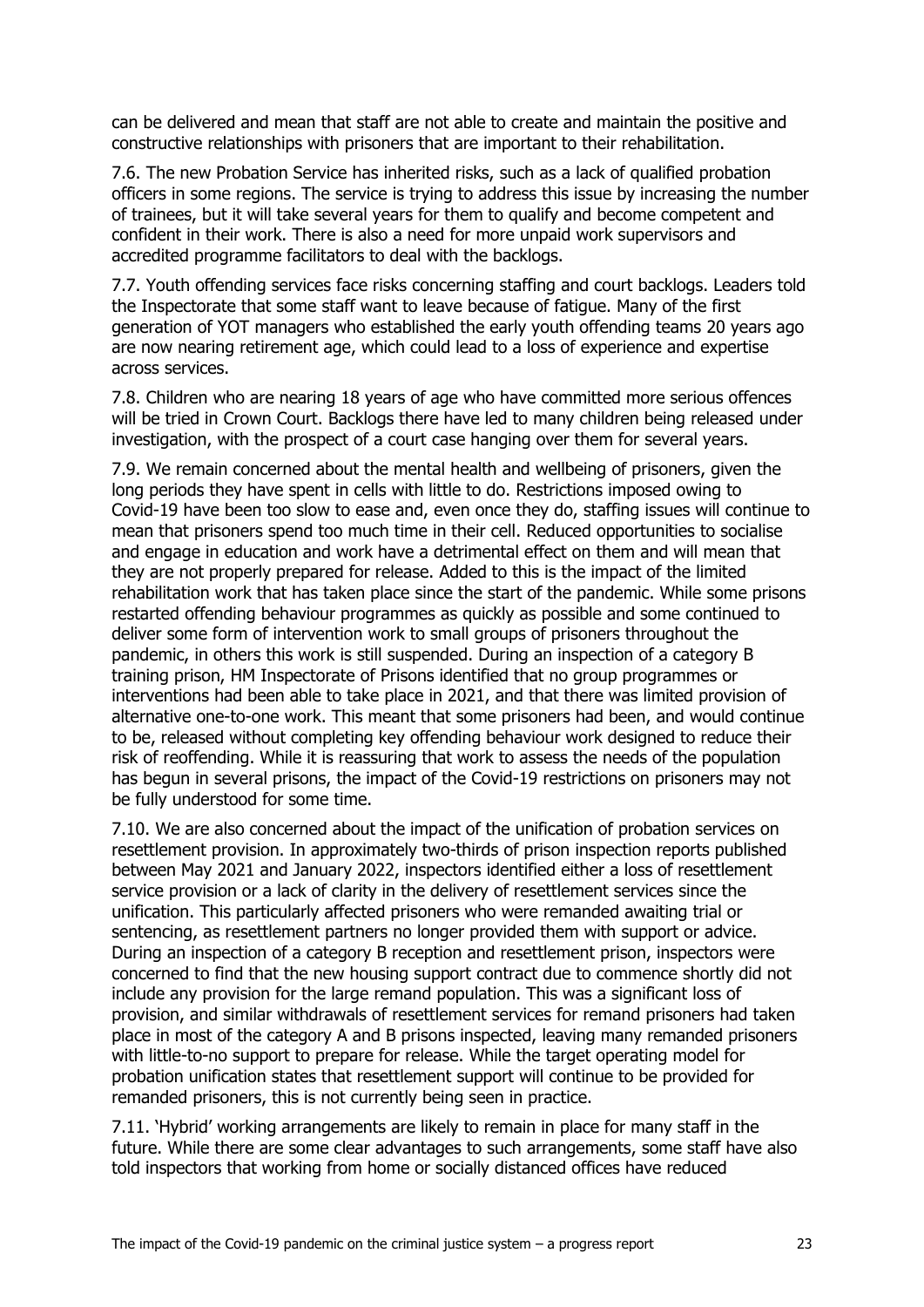opportunities to learn alongside more experienced colleagues. This is something that will need to be considered in developing future ways of working. There are also challenges to new ways of working. For example, not all courts welcome the use of the CVP for virtual hearings, and we were told of one judge who has started requiring proof of Covid-19 infection/self-isolation as a reason to attend a hearing using CVP. Reducing CVP usage generally presents a risk; some Areas have been able to manage their staff shortages, and hence their workload, by recruiting from outside their geographical area.